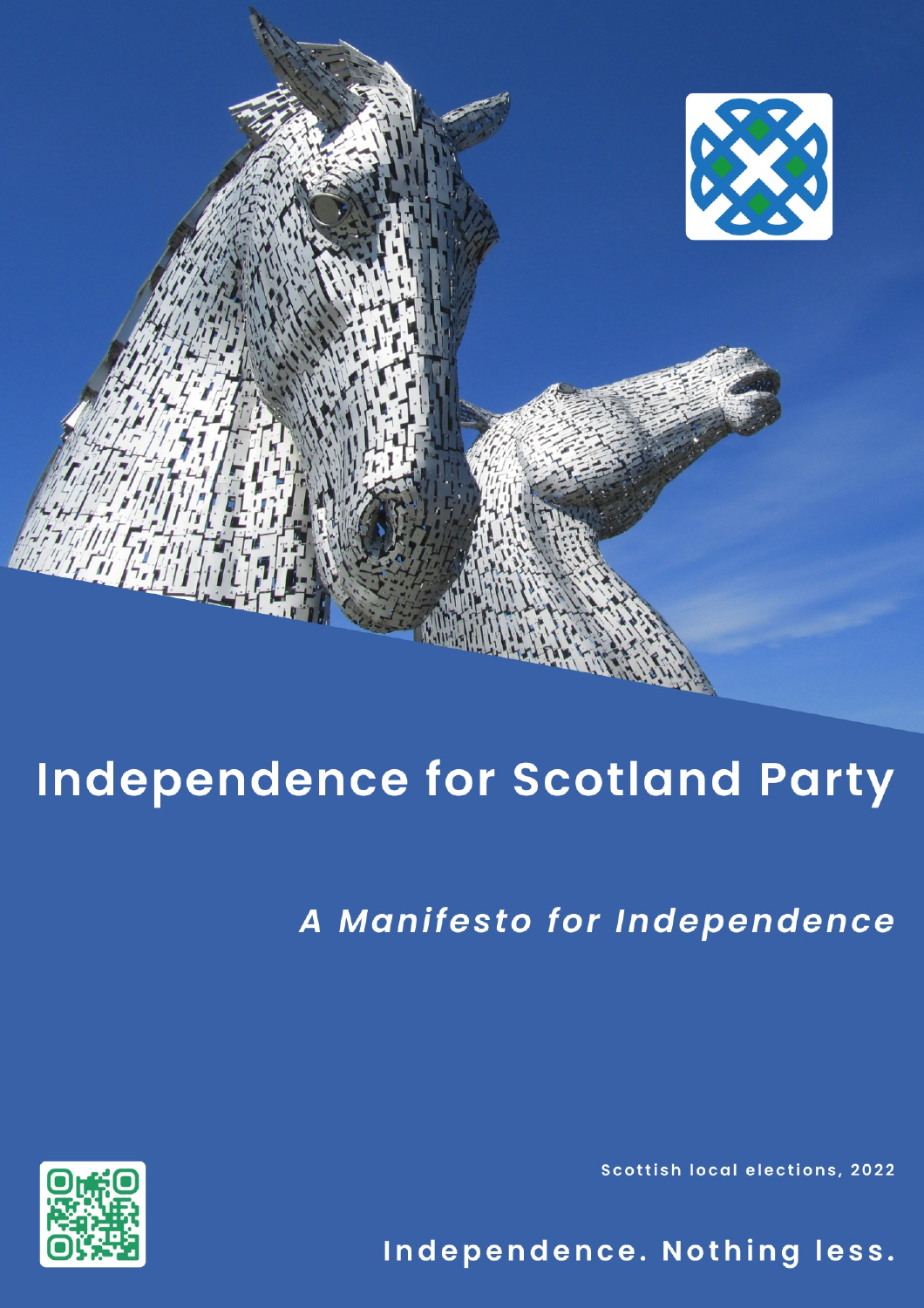# **Introduction**



**Independence for Scotland Party (ISP)** was formally recognised by the Electoral Commission in May 2020. The work to create the party in the midst of a global pandemic had been proceeding for many months by that date.

Despite mandates being given at each election in Scotland since 2014 for another referendum to be sought by our parliament in Holyrood, nothing placed the unfairness of the constitutional arrangement of the United Kingdom into such stark relief as the outcome of the UK-wide referendum on continued membership of the EU in June 2016. Two-thirds of Scots voted to maintain our historically strong links with our European neighbours but on January 31st, we formally left the EU.

Continued inaction by the Scottish Government was doing nothing to immediately address issues of poverty and the imminent threat to our economy - and therefore, jobs - and so we founded and built a new party. The 2016 election had demonstrated the absurdity of being asked to give both votes to the SNP which wasted nearly a million pro-independence votes, gifting London-based parties additional representation in Edinburgh and the ability to block any change that would benefit Scotland and her people.

There was clearly a need for a pro-independence party as Option 2 and founding a party to compete in the regional list was the obvious solution. So we made ISP.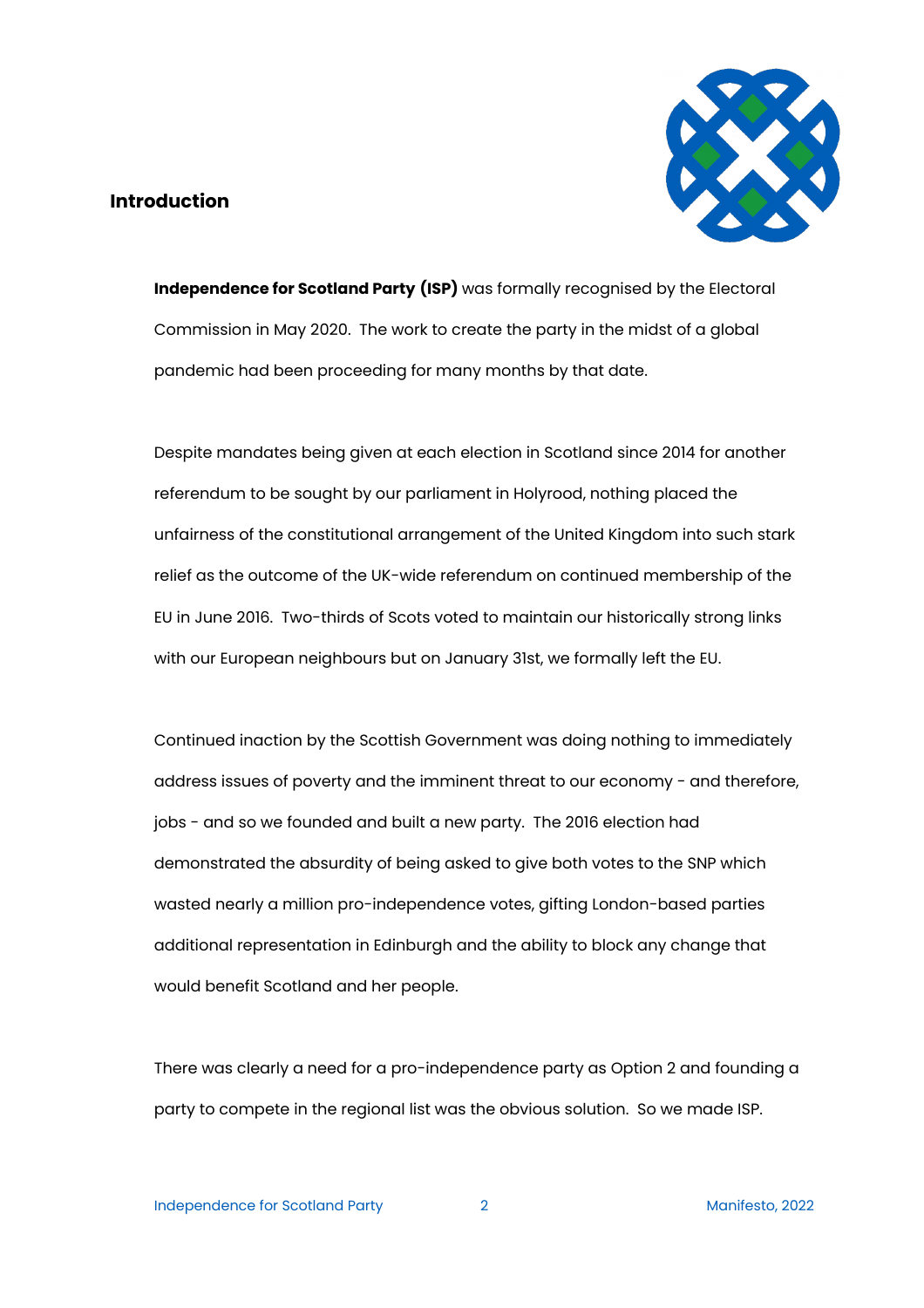As a member-led party, a majority vote required our candidates to stand aside when Alex Salmond became leader of Alba. Members felt that his leadership in getting Scotland toward the referendum in 2014 would be a critical factor with voters and there was no point in there being *two* pro-independence parties on the regional list.

That was then.

As Scotland has fully-one-third of Europe's entire renewable energy potential, a Green New Deal must be at the future of our nation's economic planning. To date, ISP is the only party to fully commit to [Common Weal](https://commonweal.scot/policies/21-for-21/)'s 21 for 21, so ISP will continue to contest elections. We will continue to develop policies.

At our Spring Conference in March 2022, delegates voted on a motion to ensure that ISP is the first political party in Scotland to commit to changing taxation to an asset-based tax system being the simplest, most efficient way to fund Universal Basic Income and an uplift in state pension.

The 2022 local elections are simply a different beginning.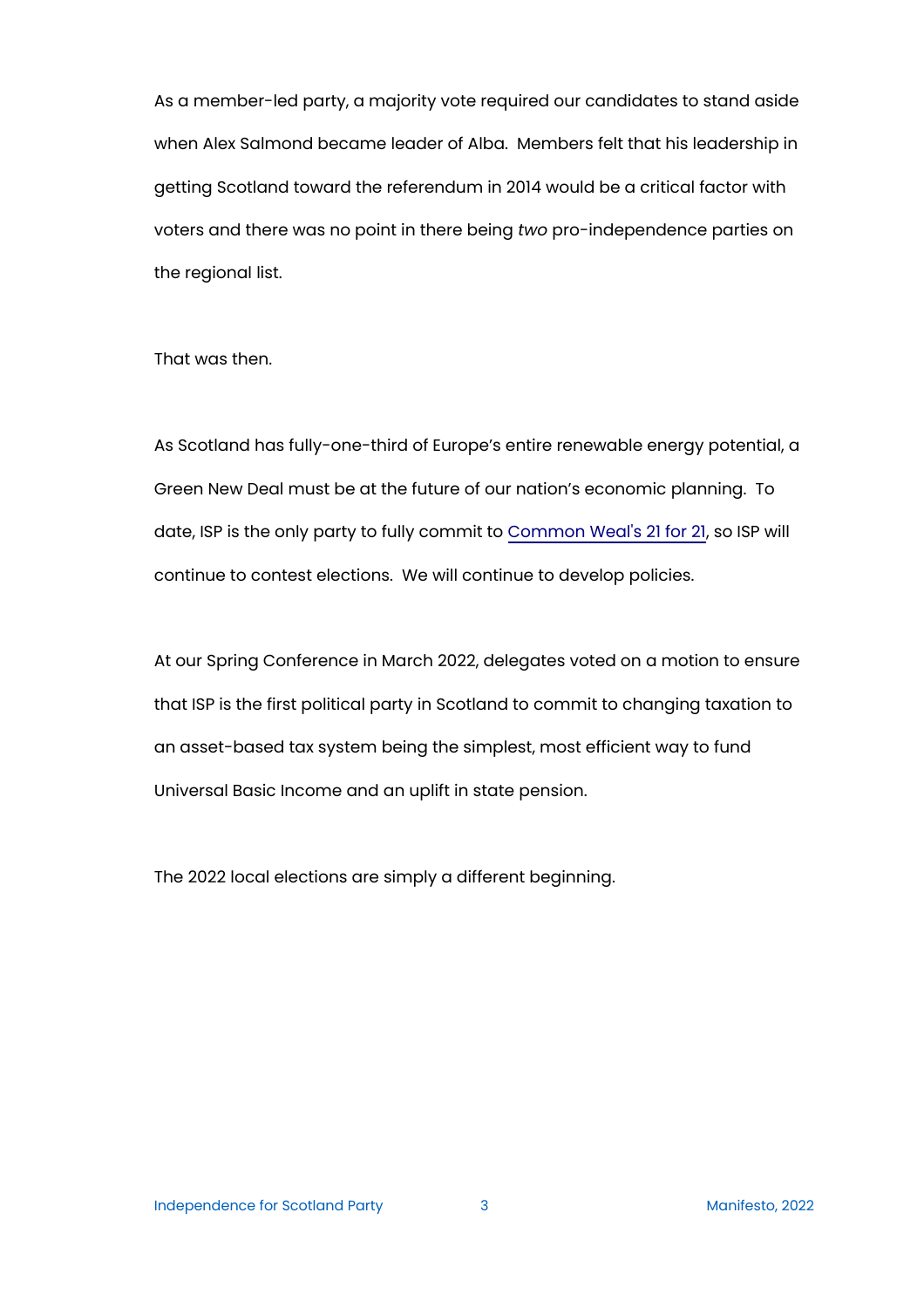#### **Our members**



Independence for Scotland Party (ISP) is a member-led, grassroots party. The membership is represented by elected office holders in each of Scotland's eight parliamentary regions.

Candidates and elected representatives of the party do not report to or take direction from a Party Whip or unelected delegates but instead take instruction from the office holders in their regional branch.

Representatives are expected to vote on a basis guided by the party's accepted policies, otherwise with their conscience. Should any branch be dissatisfied by their representative, they can vote to remove them.

We feel this is the most democratic way to govern a party and to ensure implementation of member's ambitions and party aims, and we have an Executive who will all stand for election at autumn conference.

#### **Our Executive**

| <b>Colette Walker</b>  | <b>Founder and Party Convener</b>  |
|------------------------|------------------------------------|
| Julie McAnulty         | <b>Deputy Convener</b>             |
| Joan McDowall          | <b>Founder and Ordinary Member</b> |
| Nick Hobson            | <b>Party Treasurer</b>             |
| <b>Kevin Borthwick</b> | Nominating Officer                 |
| Andrew Bentley-Steed   | <b>Ordinary Member</b>             |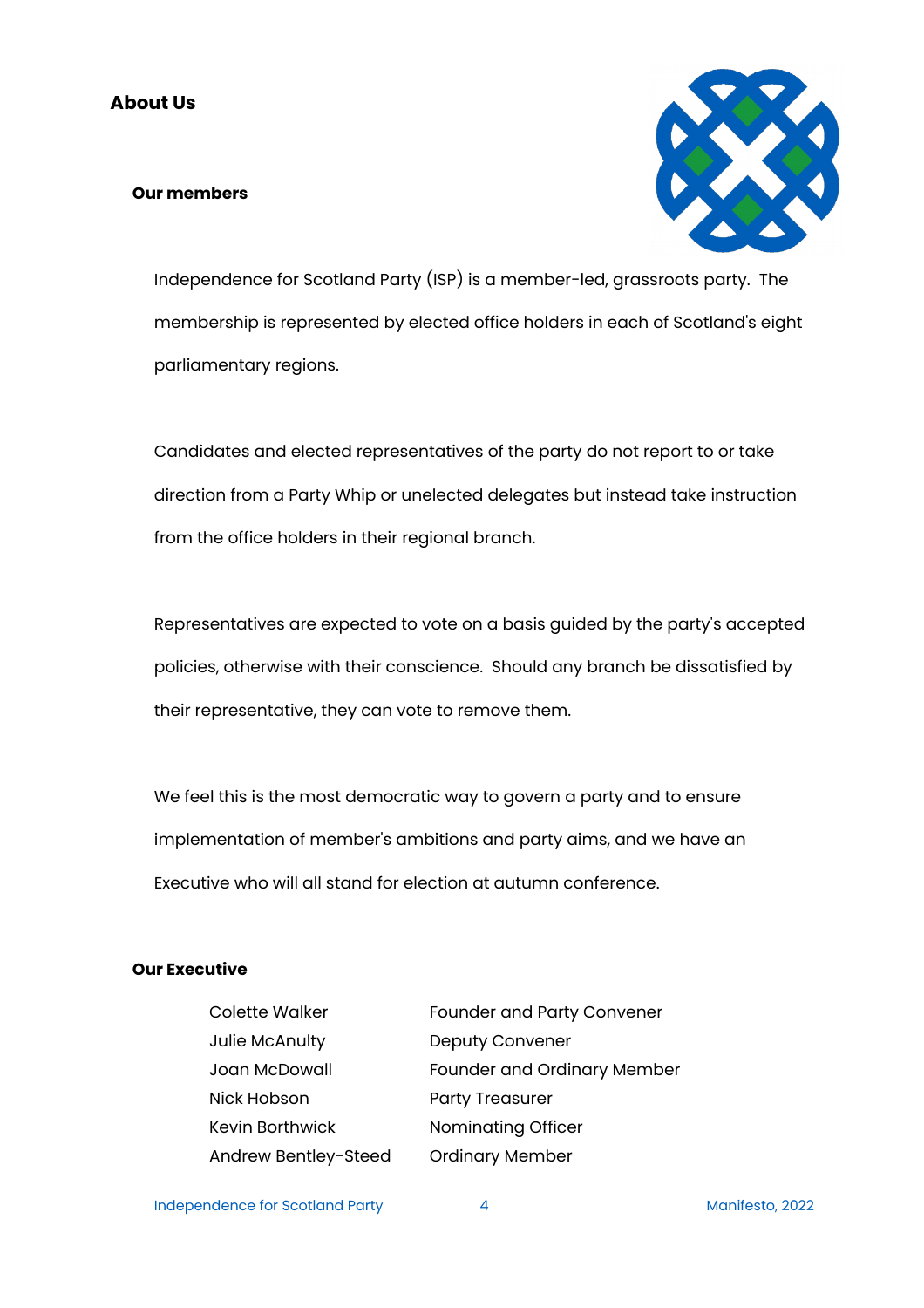# **Contents**

| Independence                          | 6            |
|---------------------------------------|--------------|
| <b>Plebiscite Commitment</b>          |              |
| The Scottish Constitution             |              |
| Civil Service                         |              |
| Monarchy and an Elected Head of State |              |
| Economics of an Independent Scotland  |              |
| Economy and Employment                |              |
| Tax: transitioning to a fairer system |              |
| <b>Universal Basic Income</b>         |              |
| The Green New Deal                    | $\mathbf{1}$ |
| Employment                            |              |
| Energy                                |              |
| Environment                           |              |
| Multi-Level Marketing                 |              |
| Land Reform                           |              |
| Agriculture                           |              |
| Forestry                              |              |
| <b>Equalities</b>                     |              |
| Education                             |              |
| Europe                                |              |
| Defence                               | 21           |
| Health                                | 22           |
| <b>Health Infrastructure</b>          |              |
| Drug Addiction                        |              |
| <b>Mental Health</b>                  |              |
| Housing                               | 26           |
| Justice                               | 27           |
| <b>Local Government</b>               | 28           |
| <b>Scottish Governance</b>            |              |
| Transport                             | 30           |
| Acknowledgements and further reading  | 31           |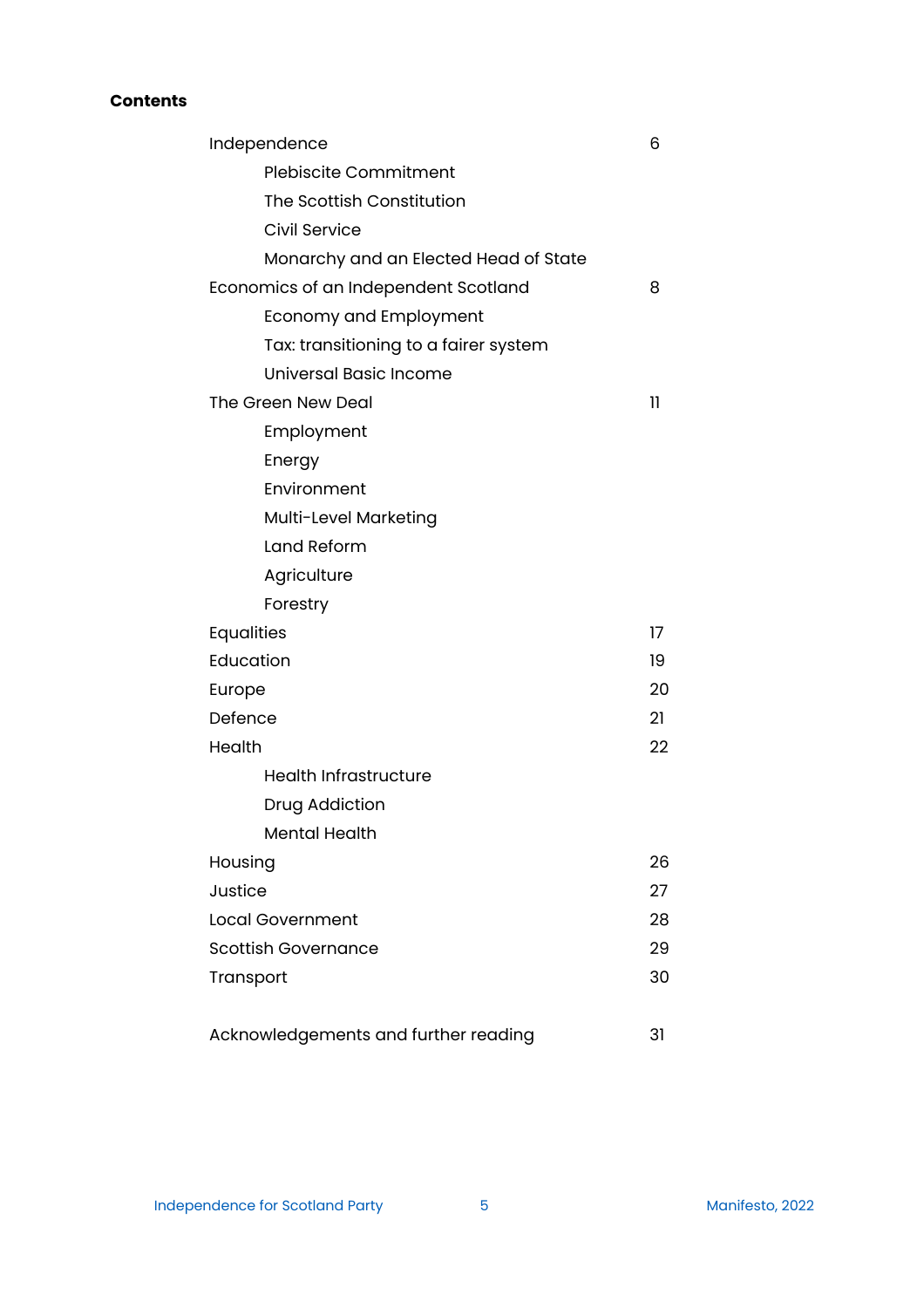# **Independence**



**ISP believes it is not acceptable for one nation to be required to have to ask another for the right to determine its constitution and future.**

# **Plebiscite Commitment**

ISP contest Scottish Parliament elections as *plebiscites*. It is the party's stance that if a majority of seats return pro-independence MSPs, this is a binding expression of the Scottish people's desire for independence from the United Kingdom. The Acts of Union were a *bilateral treaty*. In international law, such a treaty is annulled when one or both parties withdraw.

# **The Scottish Constitution**

ISP proposes a written Constitution for Scotland confirming the fundamental democratic institutions and functioning of the State and setting out the rights and liberties of the sovereign Scottish People.

We support an Interim Constitution being adopted before an independence vote and coming into force on Independence Day. The Interim Constitution will form part of the Independence 'offer' to the Scottish people and protect their rights during the change to an Independent Scotland. It will be passed into law as a normal Scottish Parliament Bill.

The final Constitution of Scotland will be developed and ratified after Independence in a process and timescale set out in the Interim Constitution. We suggest that five years would be appropriate. Both Interim and Final Constitutions will be amendable by a two thirds majority of MSPs, followed by a simple majority in a national referendum to distinguish these from ordinary domestic law.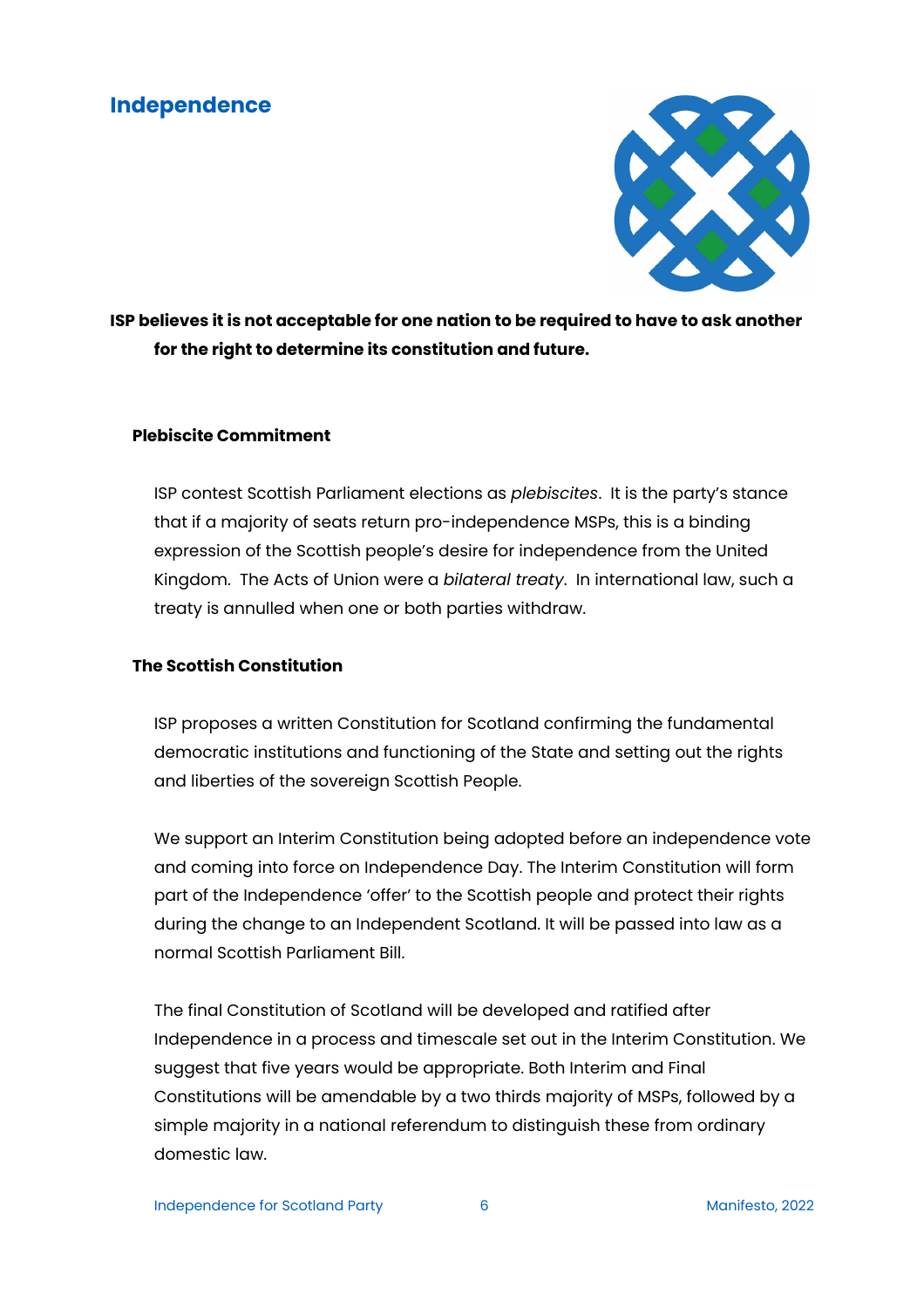#### **Civil Service**

ISP believes that an impartial, non-political civil service is a fundamental building block of a democratic state. We consider that the Civil Service Code setting out standards of integrity, honesty, objectivity and political impartiality should have legal force in regard of senior civil servants in Scotland.

An independent Scottish State will require a range of additional departments which the devolved Government currently lacks. In order to build the capacity to take on the full powers of independence it will be necessary to identify existing staff capacity, the probable TUPE of UK-employed staff to the Scottish State and additional recruitment requirements. 'The Big Four' financial service companies will be barred from all layers of government: it's time to end the revolving door of current lobbying practices.

If elected, ISP will seek to establish a formal scoping exercise to identify staffing requirements for at least the following:

- \* Home Office
- \* Foreign Office
- \* Defence Department
- \* Customs and Borders Agency
- \* Pensions Authority
- \* Central Bank
- \* Expansion of Revenue Scotland to collect all taxes
- \* Expansion of Social Security Scotland to administer all benefits

Once complete, draft implementation Bills will be prepared.

#### **Monarchy and an Elected Head of State**

ISP does not support the appointment of a new monarch without consultation of the Scottish electorate nor should MSPs and other elected officials renew their oath without consulting constituents. The independence of Scottish laws, courts and officers is guaranteed by the Act of Union and there is no equivalent in Scotland of England's 'divine right' of kings: we, the people of Scotland, remain sovereign.

More than independence, we believe that the issue of real democracy, and who is elected to serve as Head of State, unites the majority of Scots in common cause.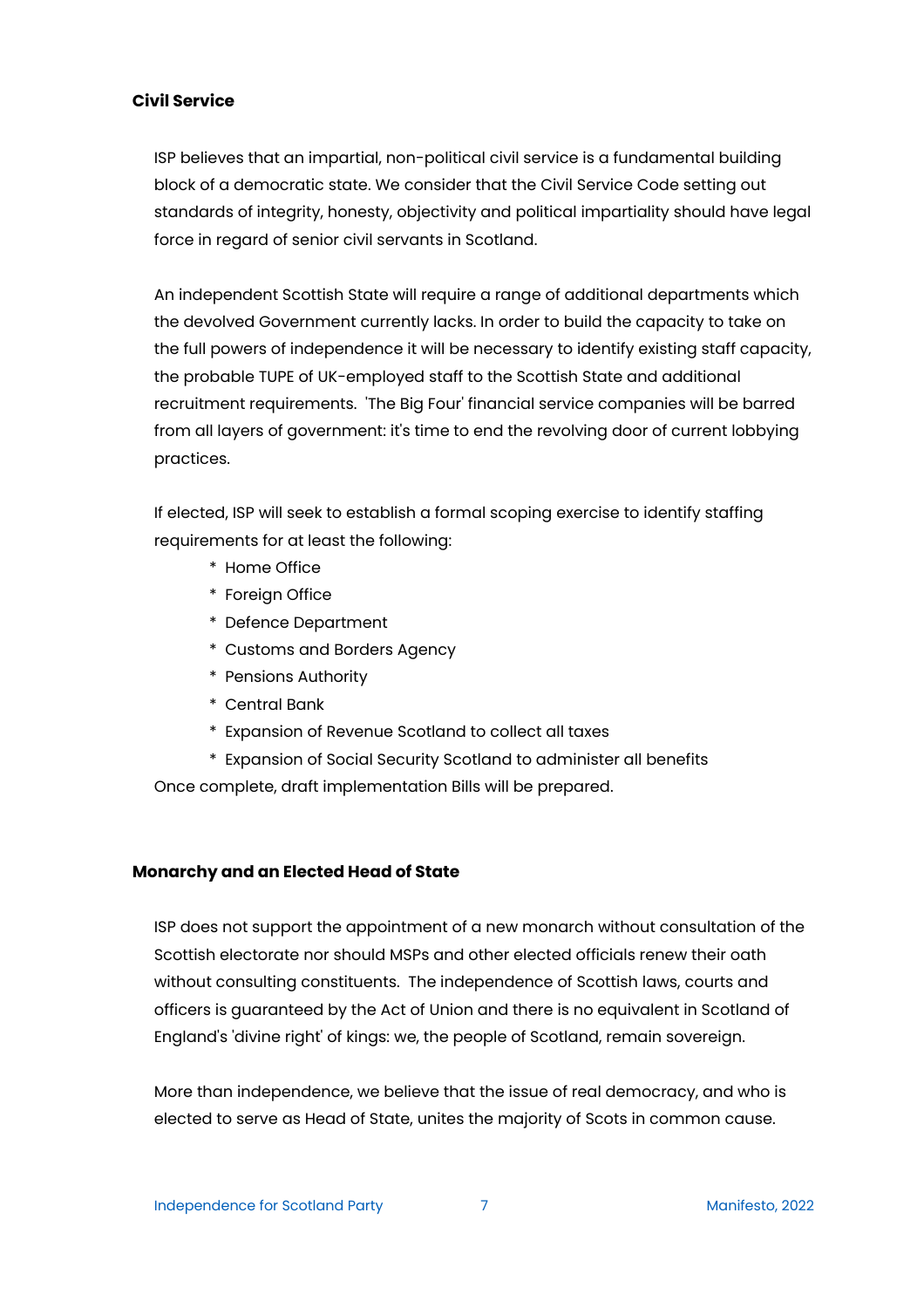# **Economics of an independent Scotland**

ISP believes that an independent Scottish Currency issued through a Scotlandhoused Central Bank is the best way to maximise the economic potential of Scotland's resources and create prosperity for the Scottish people. This currency is proposed to be issued by a Scottish Central Bank, and be the tender for purchases, exports and debts attached to Scotland.

ISP believes that a Scottish Public Bank will allow Scotland to utilise the capital of the Scottish people to best effect with a remit of improving infrastructure, reindustrialisation, agricultural development and supporting technological progress.

The Public Bank would take on national projects of strategic use and for the public good, invest in projects considered sustainable and profitable, provide low interest loans, and return profits made on loans to the Scottish Government for its spending.

ISP supports the establishment of a Sovereign Wealth Fund. This Fund would be seeded by the Scottish Government and would look to make sustainable, ethical and environmentally responsible investments in Scotland in partnership with the Scottish Public Bank, government, other bodies and businesses with a view to long-term returns. The Fund will be owned by, and therefore accountable to, the Scottish people.

This approach to how economics in an independent Scotland will function is based on human-centred capitalism which decrees that human well-being is more important than economic metrics, and that free markets exist to serve our common goals and values.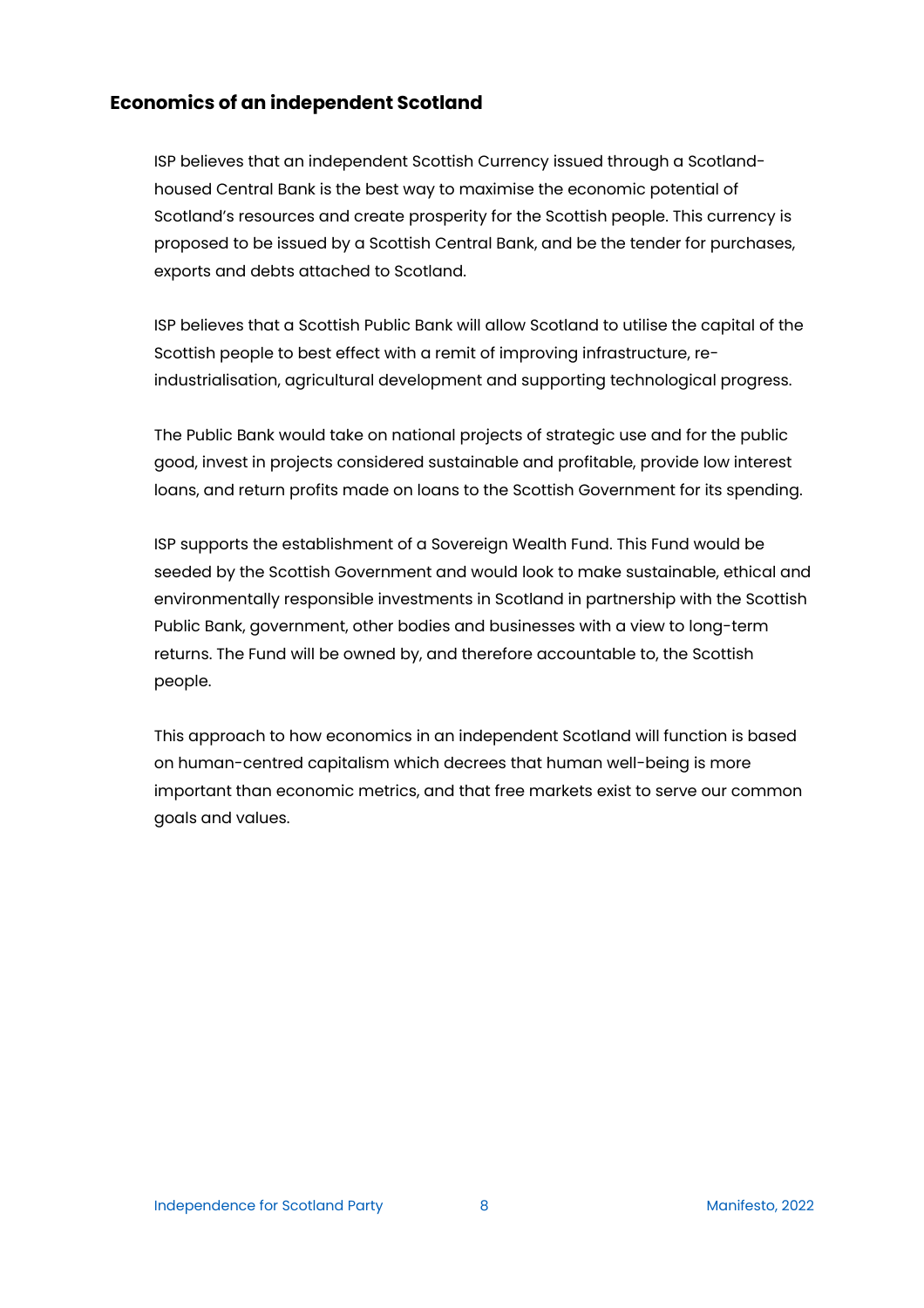# **Tax: transitioning to a fairer, asset-based system**

ISP is the first political party to commit to replacing income-based taxes with an asset-based tax system. The technology to make this transition now without any need for new investment already exists: it is in fact being used by governments and corporations globally. Crucially for Scotland, the institutions and laws that allow us to make this change *before independence* also exist.

Little understood is that in the wake of the 2014 referendum, the Scottish Government was given *fully-devolved control over local taxation*. ISP could cut tax you currently pay as community charge to under £300 and still increase local authority revenue.

By making the transition to a fairer system, closing the loopholes that allows the wealthiest and most able the means to avoid paying, ISP is arguing that we can close the gap between the small amount you should be paying and the massive amount you are currently paying now.

The idea is simple: you may be able to move money to secrecy regimes but you can't move land. Money is easy to lose, steal and devalue but in an age of climate harm, good land is only ever going to increase in value which is why the wealthy individuals and 'shell companies' registered in their name need property portfolios.

ISP is arguing that if you wish to own a part of Scotland, you pay the taxes due. Failure to register the ultimate beneficial owner as liable for tax in Scotland will ensure that the property is nationalised for public good. From oil and gas to mineral deposits, to agricultural land, forestry, shooting estates, our city streets, and our massive potential in renewable energy, Scotland has what the world wants, and crucially, *needs*.

Arguments from political commentators, indeed policies of other parties, argue for a Land Value Tax but this puts the positive case at risk from arguments about how much a plot of land is worth and who calculates the value. It is much simpler, especially when trying to deal with industries that continue to pollute our planet and contribute to climate harm, to tax the use of the land itself.

To find out more, go to:

[https://www.isp.scot/wp-content/uploads/2022/04/Leaflet\\_TheTronTax.pdf](https://www.isp.scot/wp-content/uploads/2022/04/Leaflet_TheTronTax.pdf)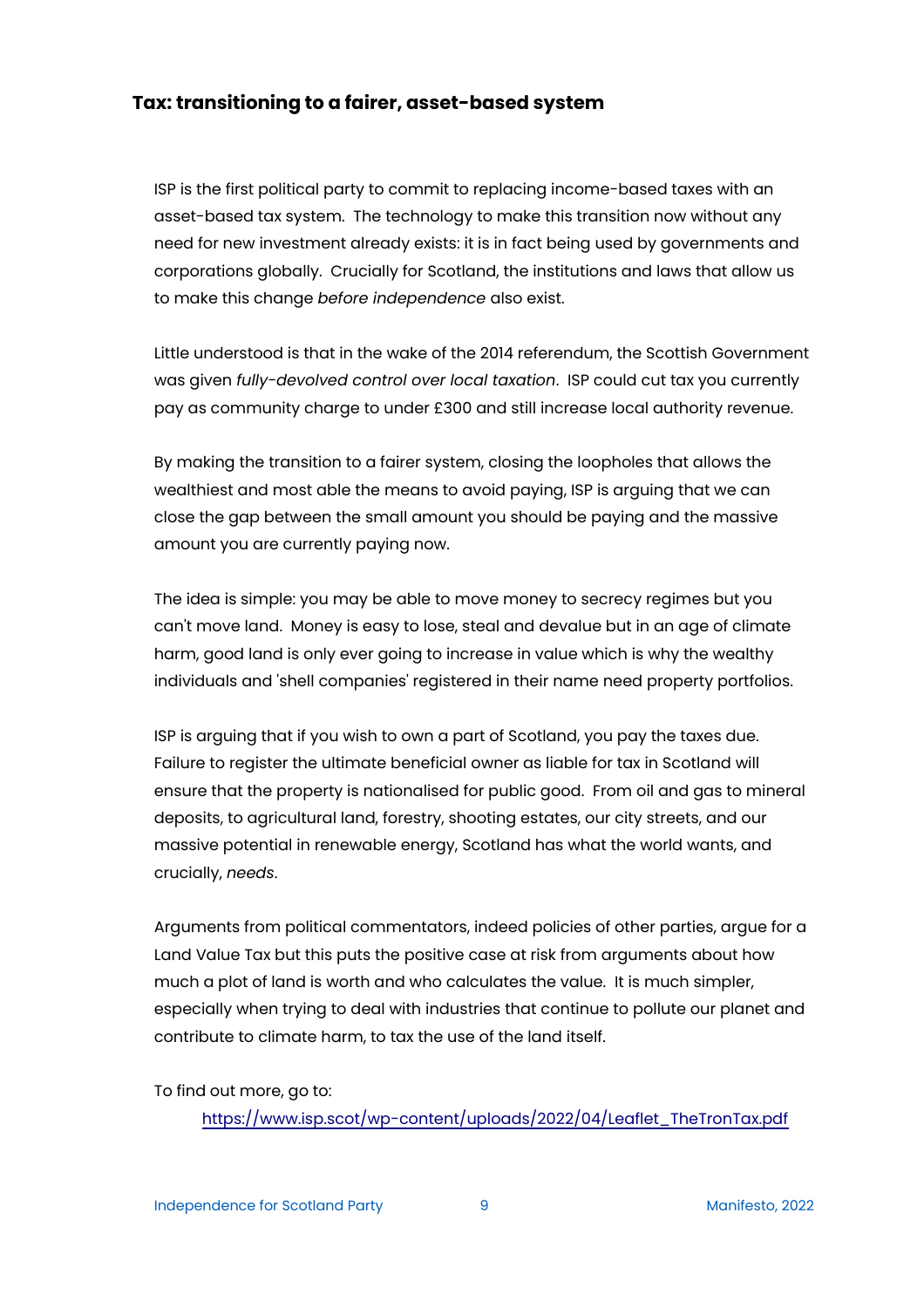# **Universal Basic Income (UBI)**

A Universal Basic Income (UBI) is defined as an unconditional income for every individual as a right of citizenship. Poverty in Scotland, the COVID-19 pandemic and labour-displacing technological changes mean that action to alleviate economic insecurity and inequality is more pressing than ever.

ISP supports a Universal Basic Income, paid to all permanent legal residents of Scotland. This income is to be funded in a socially just and equitable manner and implemented based on the best available national and international evidence.

This income is to be streamlined and integrated with other necessary income support mechanisms, including pensions, student living costs and disability support.

ISP also notes that the UK state pension is one of the lowest in the world and supporting an increase in Scottish pensions following independence, it should be noted that by moving all pensioners to a UBI, the state pension would be immediately increased by 7% in a single year\* to £7,706 p.a.

(\* Reference: *Widerquist & Arndt, 'The Cost of Basic Income in the United Kingdom: A Microsimulation Analysis', 2020*)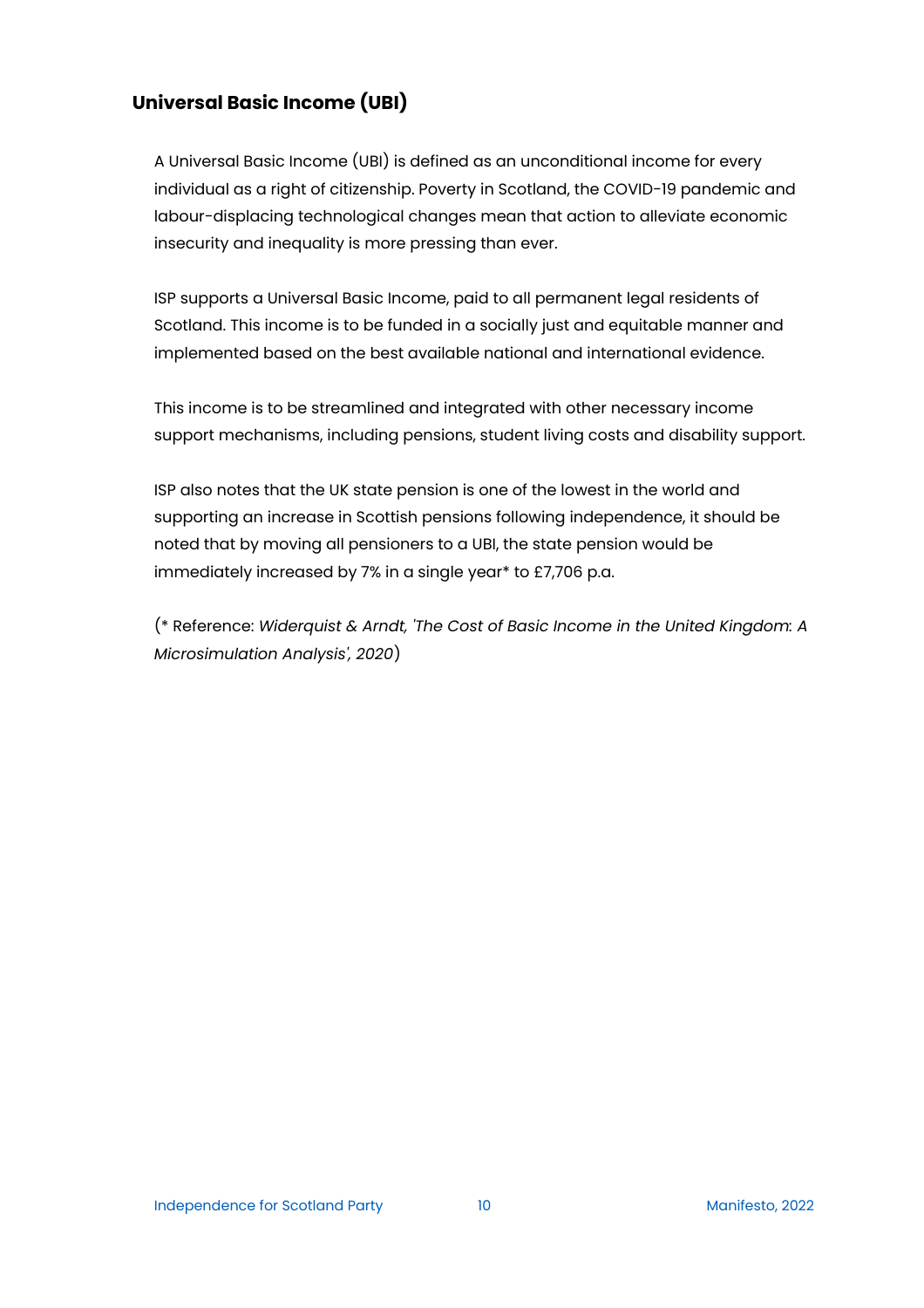# **The Green New Deal**

# **Employment**

Our nation – and our world – faces a "perfect storm" of economic and environmental crises that threaten not only the global economy, but life on Earth as we know it. The dire, existential threats of climate change, and a stagnating and unfair economic system require a new approach for supporting a more resilient, climate friendly economy that can provide meaningful and rewarding employment for its citizens.

The **Green New Deal** goes beyond environmental policy with a series of coordinated actions to promote well-being and sustainable economic growth through a new blueprint for employment in Scotland.

ISP proposes to:

- Introduce a living wage for all employees, prohibit exploitative zero-hour contracts and take other measures to curtail abuse in the gig economy.
- Work towards a legal obligation on companies with more than 20 staff to offer the opportunity of a 4-day working week.
- Initiate a review of all local and central government functions and structures to create opportunities for decentralisation of work and promote working from home.
- Introduce grants for people wishing to attend college or other institutes of Higher Education to retrain for green sustainable employment. Larger companies will be required to contribute financially to training.
- Double investment in environmentally friendly technologies that support highly skilled jobs in Scotland.
- Work towards companies allowing office staff to work from home for up to 3 days a week.
- Invest in sustainable businesses including cooperatives and non-profits by providing grants and loans with an emphasis on small, locally based companies.
- Aim to move to 100% clean energy by 2030.
- Invest in existing clean energy technologies and redirect funds from fossil fuels toward research in wind, solar, tidal, and geothermal energy.
- Create jobs through research in sustainable, non-toxic materials and closedloop cycles that eliminate waste and pollution, as well as organic agriculture, permaculture, and sustainable forestry.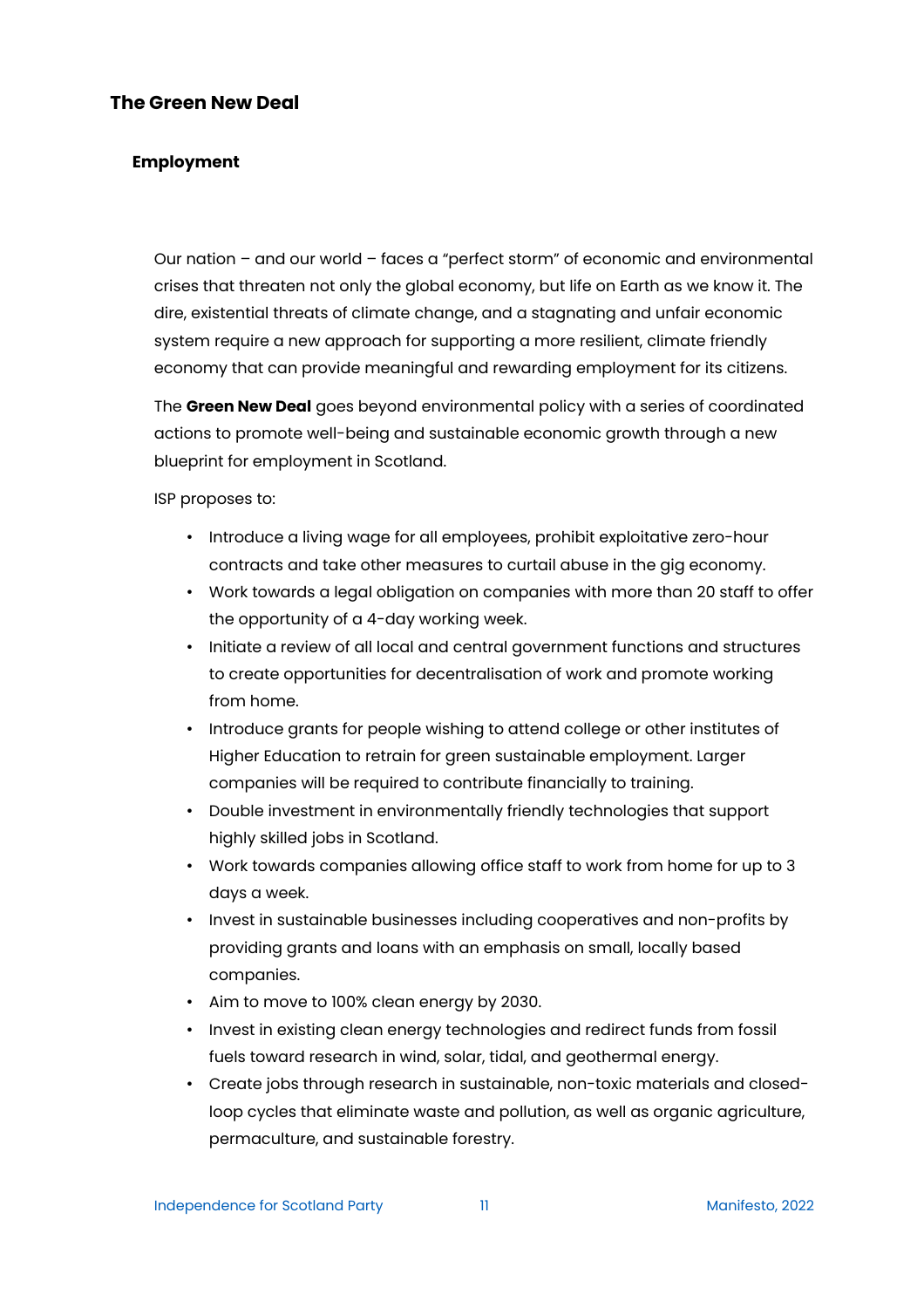#### **Energy**

Acknowledging the reality of a climate emergency and the failure of COP26 Glasgow, it is important for Scotland to have an awareness and vision of what energy policy should be with regards to what exists and what is required. As oil and gas used in energy production and vehicles declines, there will still be a transition period with products derived from hydrocarbons (namely plastics).

#### **ISP calls for the set-up of a state-owned and operated Scottish energy company**

which would manage the careful transition from oil and gas. This company, with responsibility for managing assets in the oil and gas sector, would also therefore be responsible for phasing out supply from foreign countries, which often have a far worse environmental and human rights record.

This transition would allow for financial proceeds to directly benefit the people of Scotland, with an expansion of research and development of more environmentally sound energy solutions. These measures will work to alleviate the fears of workers in the North East, which are currently having harmful effects on the wider Scottish economy.

ISP is firmly against all new nuclear installations, both fission *and* fusion, in Scotland.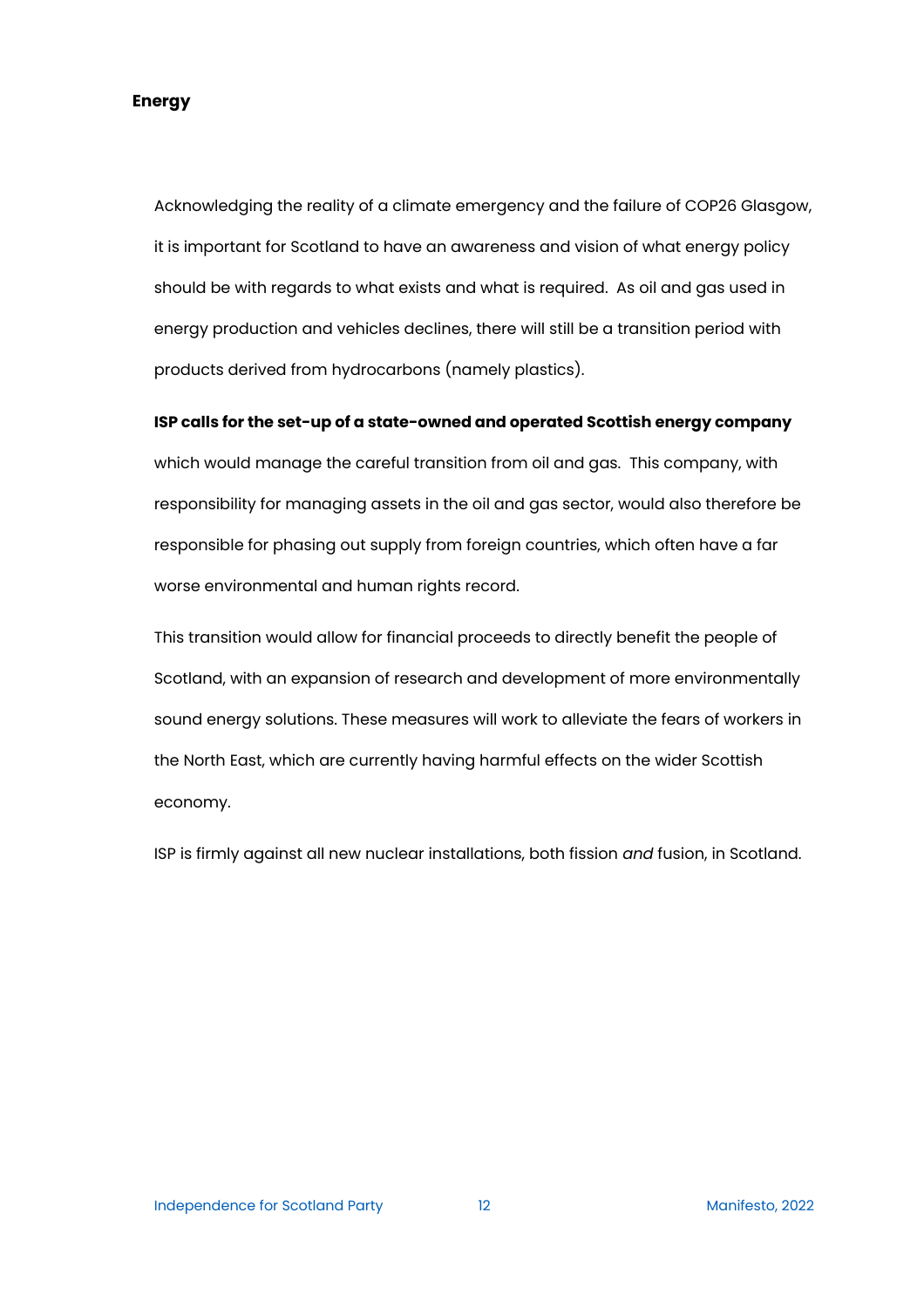# **Environment**

ISP acknowledges that the environment and climate change is the greatest threat to human life as we know it and that urgent action on this issue is essential in this next parliamentary term.

ISP does not feel that the Scottish Government's environmental commitments are ambitious enough to ensure that Scotland leads the way on meeting internationally mandated targets, particularly after the failure of COP26 in November.

The coronavirus pandemic has taught us that action in the immediate term prevents greater damage in the longer-term, and a plan for this is necessary to protect our environment, economy and society.

ISP proposes to define a Green New Deal to be legislated for before and implemented in the immediate aftermath of an independent Scotland. This Green New Deal, accepting the outline of Common Weal's Common Home Plan, aims to radically transform Scotland's economy to tackle the environmental crisis and additional social problems faced by the Scottish population.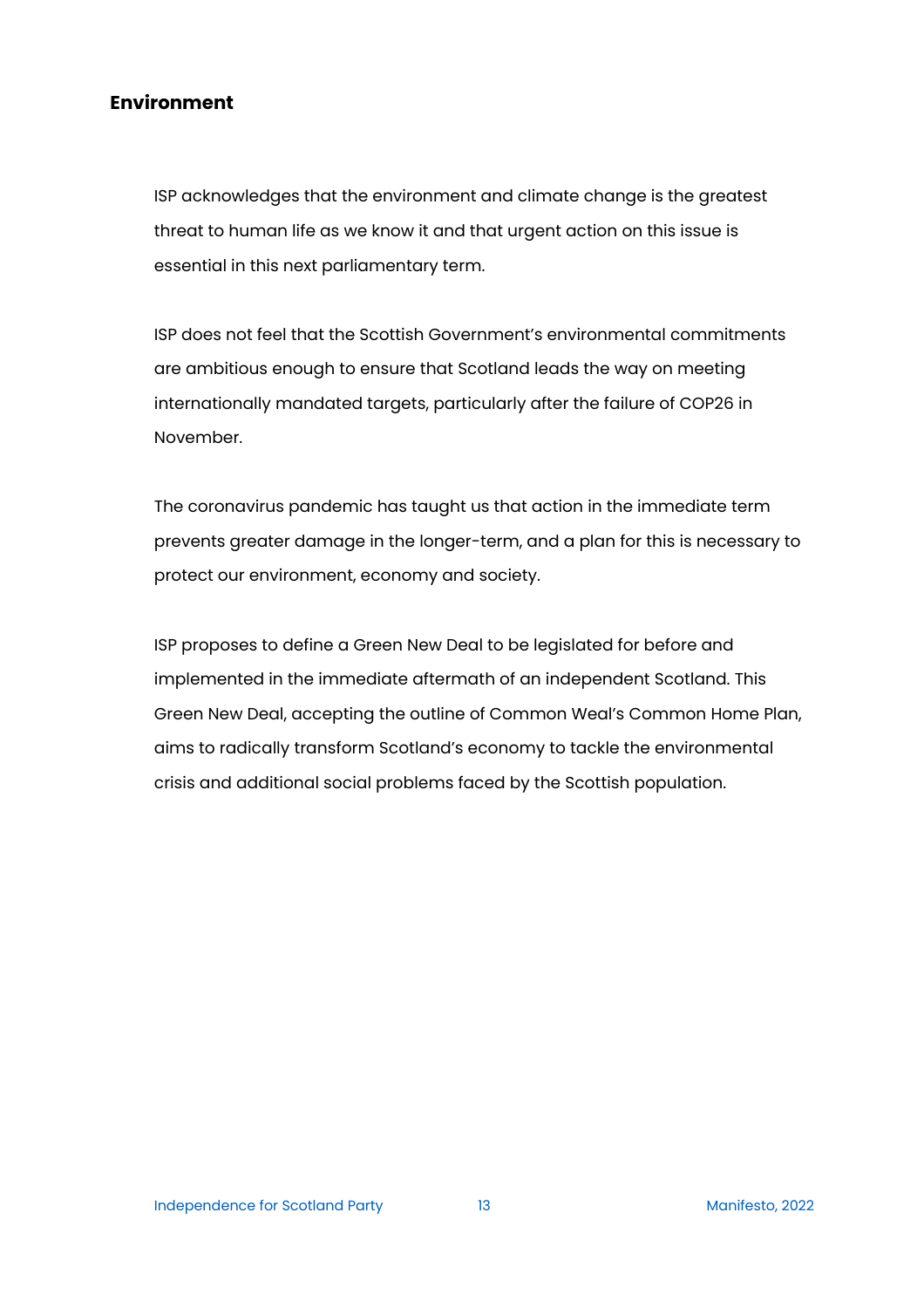#### **Multi-Level Marketing**

ISP believes that predatory practices of Multi-Level Marketing companies should be curtailed in an extension to existing laws on pyramid schemes. This is to protect vulnerable people from an unsustainable income model and false advertising of this, particularly in the economic aftermath of the coronavirus pandemic.

#### **Land Reform**

The issue of land reform should be a central focus of any parliamentary term to support Scotland's effort in the climate and biodiversity crises, and to ensure that the ownership of Scotland's land always works for the public good.

ISP proposes modernisation of Scotland's land laws to broaden and diversify ownership. These reforms will operate transparently in responsibly stimulating Scotland's economy, particularly in rural and agricultural settings.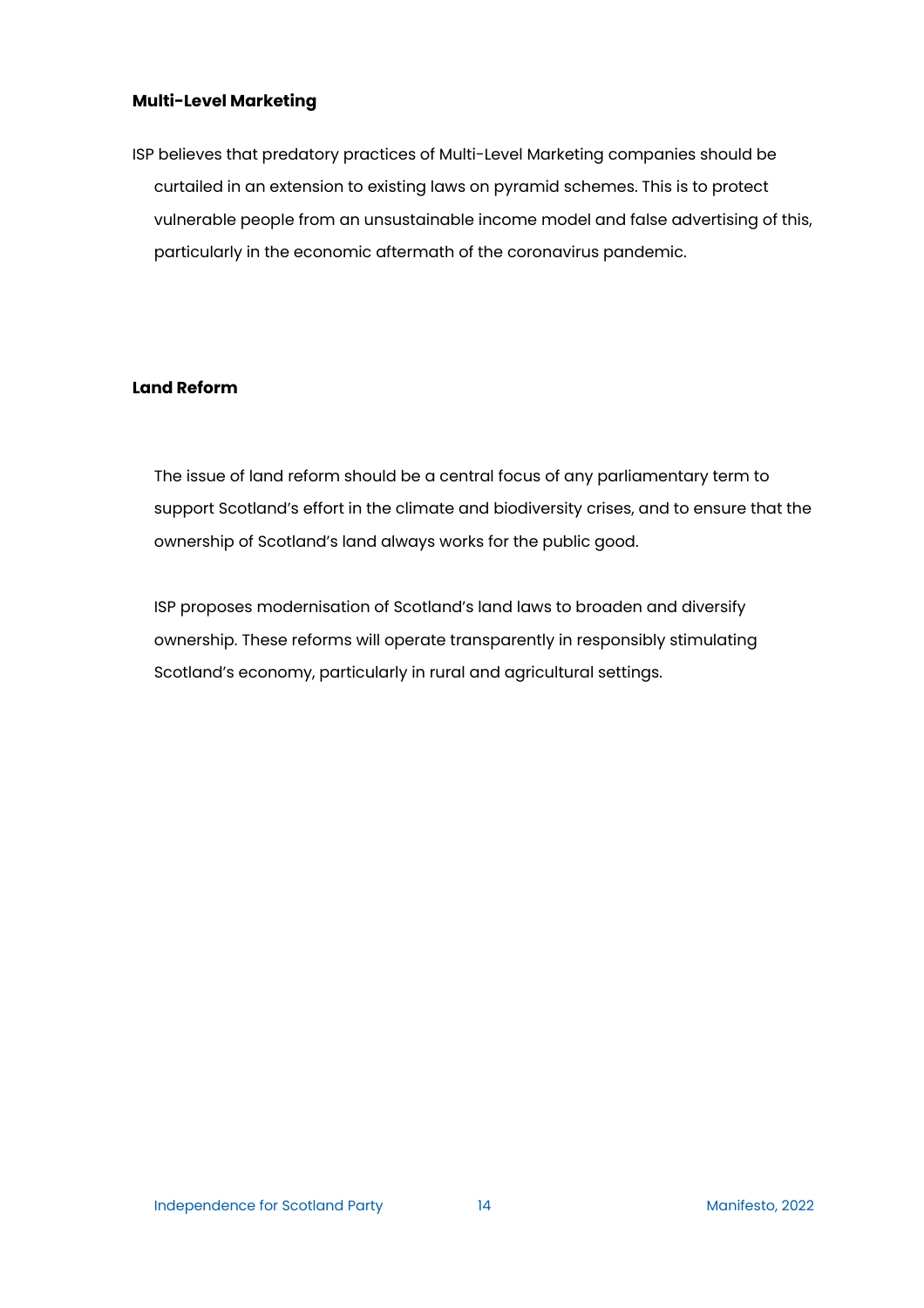#### **Agriculture**

Scottish agriculture produces some of the highest quality food in the world, based on generations of know-how, a clean environment and a positive engagement with issues of animal welfare and nature conservation. But Scottish farming is facing unprecedented challenges due to Brexit and intensive price-driven competition from out-with Europe.

ISP proposes to adopt a twin track agricultural policy supporting Scotland's place as a world leading producer of quality food with the highest standards of animal welfare and environmental protection.

The first track involves agriculture close to markets and contains the following proposals:

- Increasing investment in research and development over the next decade.
- Actively support online systems for marketing and sale of farm produce globally continue.
- Commit to the highest standards of animal welfare and biodiversity conservation in the world.

The second track concerns remote rural farming, which faces significant challenges of global market conditions and an ageing farming population:

- Add value and generate employment in the farming sector by increasing processing capacity, particularly in the Highlands and Islands.
- Offer of a grant of £10,000 per family who demonstrate their ability to launch a sustainable farm business to take on a farm of crofting lease and a further £100,000 no-interest loan to invest in the farm business.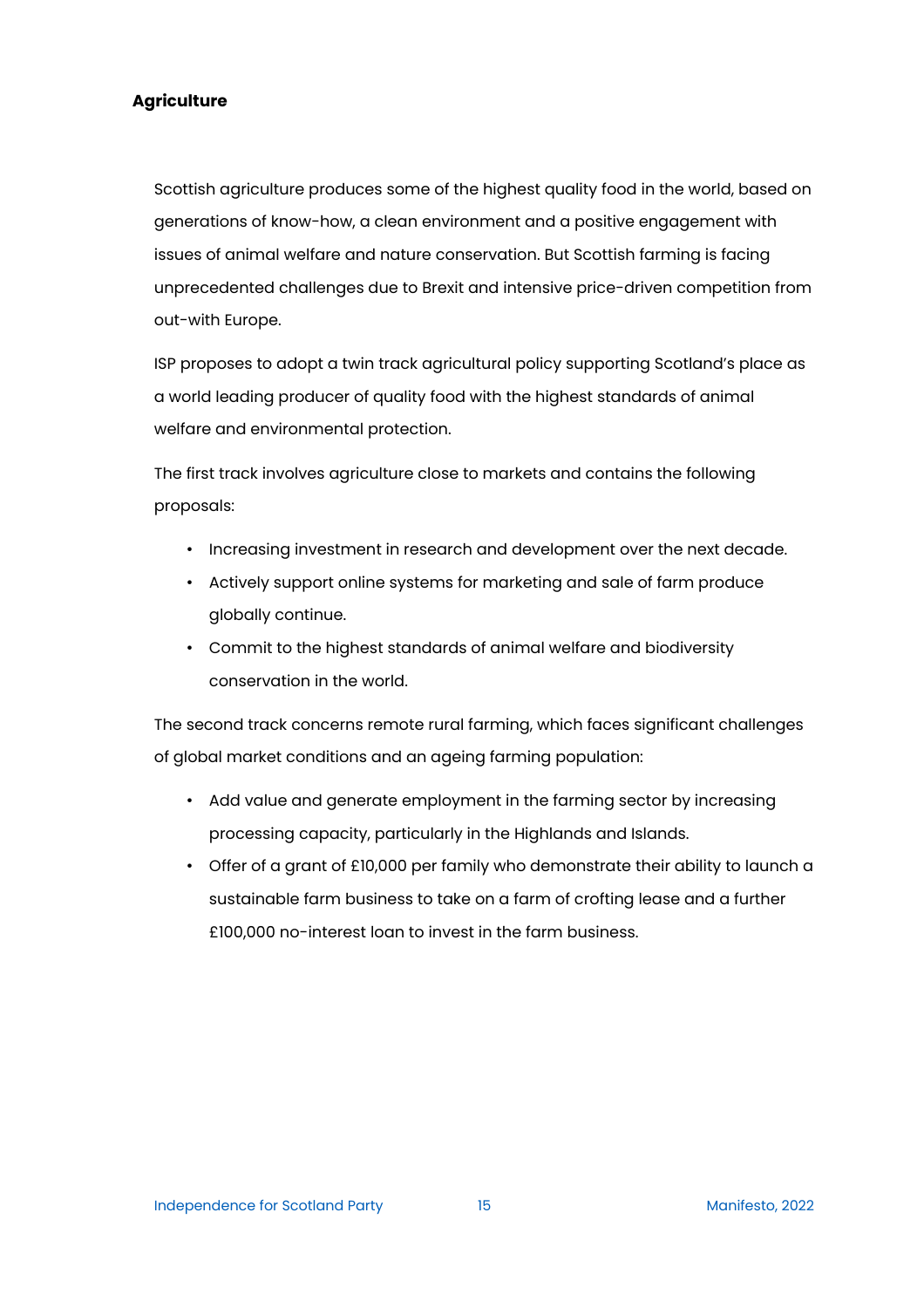#### **Forestry**

Trees and forests make an important contribution to the wellbeing and economy of Scotland. However, the current monocultural approach does not provide sufficient benefits to local communities especially in remoter parts of Scotland.

We want Scotland's forests to be fully compatible with the United Nation's Sustainable Development Goals (SDGs) including 'access to affordable, reliable, sustainable, and modern energy for all', 'sustained, inclusive and sustainable economic growth', and 'full and productive employment and decent work for all'.

ISP's priorities in this area are:

- Doubling forest area in Scotland by 2053 through increasing the annual target for new forest creation to 30,000 hectares per year, of which at least 15,000 will be achieved through natural regeneration and planting of native species.
- Promoting small-scale local processing industries to provide full-time and highly skilled local jobs in remoter areas. Funding for this will come from a New Zealand-style 2% forest levy on all timber harvested in Scotland.
- Introducing land reform measures that will encourage greater diversity in forest ownership with a minimum of 20% of all forests in Community ownership and management by 2030.
- Establishing local forestry strategy plans to ensure that all forestry activity supports local economy and communities.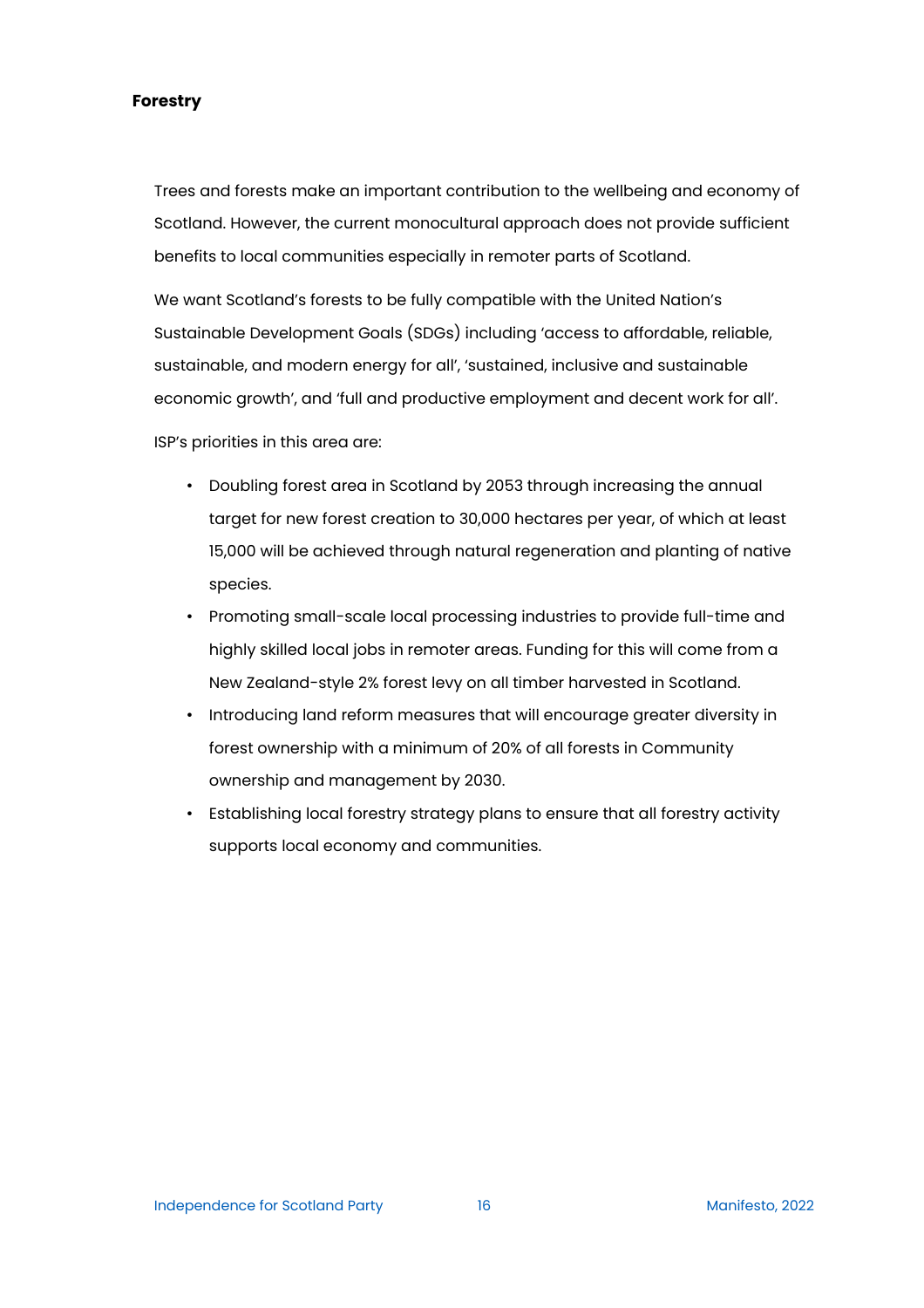

# **Equalities**

ISP is committed to the vision of an independent Scotland free from all forms of bigotry and discrimination. Scotland has been subject to gross inequalities as a part of the UK through the hostile environment immigration approach, religious intolerance and the impacts of austerity hitting women the hardest.

It is imperative that action is taken in order to achieve a vision of ensuring every Scottish citizen can access their human rights. ISP supports the entry into the Council of Europe and the **adoption of the European Convention of Human Rights** *in full* following independence.

ISP supports more action to be taken on misogyny and crimes of rape, sexual assault and harassment towards women which does not place additional burdens on the victim. ISP encourages mandatory training for employers on harassment in the workplace and the addition of consent in the secondary school Personal and Social Education curriculum.

# ISP supports the **Equality Act (2010)** and the **Gender Recognition Act (2004)**.

ISP plans to accelerate the setting up of the **Scottish Social Security Agency**. ISP will work towards replacing the UK's humiliating and degrading approach to administering benefits with a medically led assessment which will not require anyone with an evident physical or mental diagnosis to appear before a panel.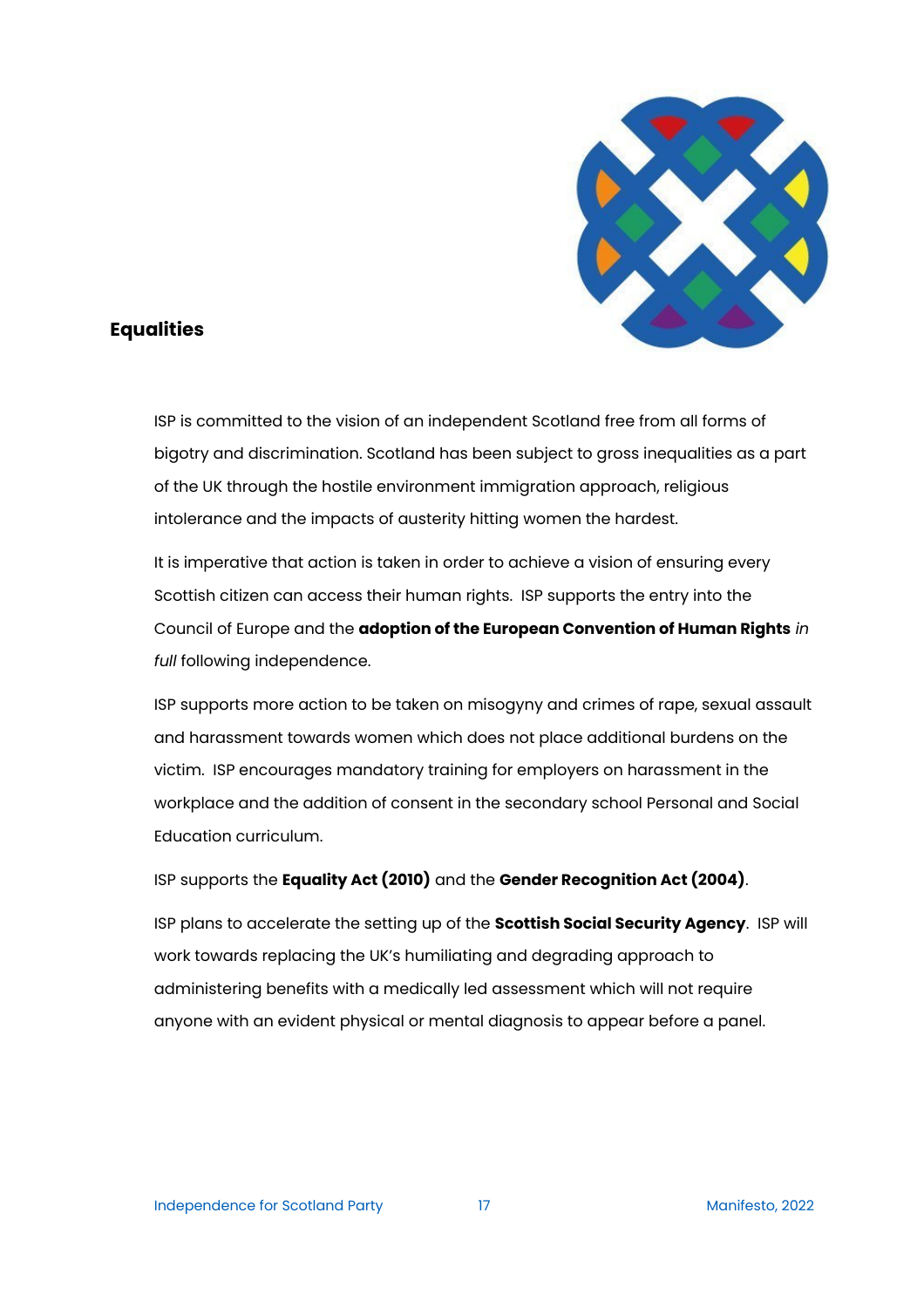In regard to matters of equality, ISP supports in full, the following **policy manifestos and pledges** of the following organisations:

- Alliance's Equally Valued: A Manifesto for Forward-Thinking, Far-Reaching Action in Health and Social Care.
- Coalition for Racial Equality and Rights' Manifesto for Race Equality in Scotland.
- Inclusion Scotland's Rights and Renewal: A Fresh Start for Disabled People.
- RNIB Scotland's A Vision for the 2020s: Focus on Sight Loss.
- SAMH's Standing up for Scotland's Mental Health.
- Sight Scotland's Time to Focus on Sight Loss.
- The Manifesto for Indy.
- The UBI Lab Network's Holyrood Pledge for Universal Basic Income trials.
- Women Speak Scotland's Manifesto for Women's Rights in Scotland.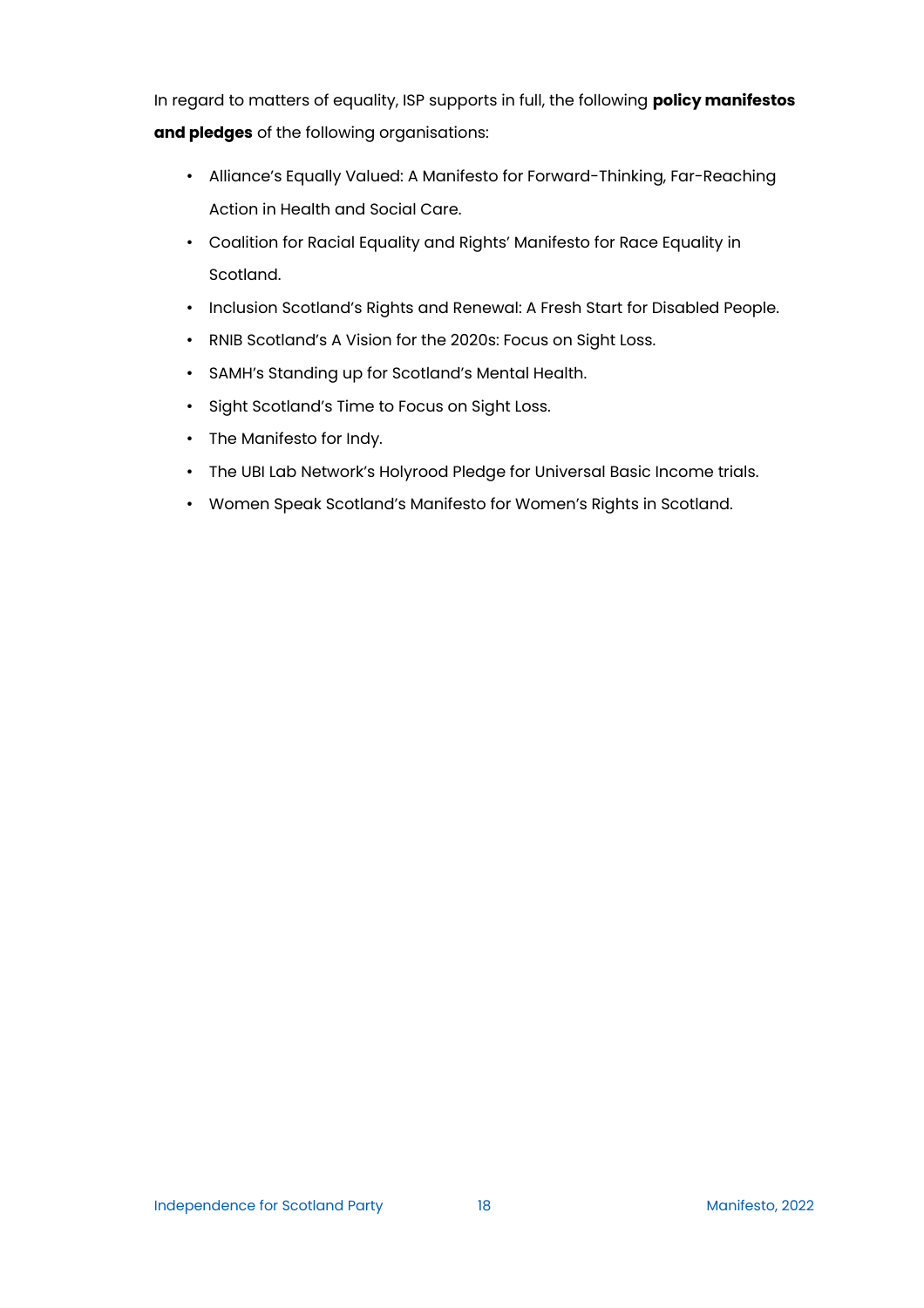# **Education**

ISP aims for a modernised education system that empowers pupils, parents and teachers whilst increasing standards at all levels. A radical review, incorporating the best of international experience, of the structure and performance of education in Scotland is required.

ISP proposes that:

- School should start later for pupils than it currently does with no child starting school until at least six years old.
- There should be a gradual and planned increase in entry standards to the profession, as has successfully operated in Finland.
- Teachers' pay should be commensurate with an up-skilled profession.
- As resources allow, aim to move towards a four-day teaching week, with one day per week for marking, and professional development. It is unproductive and exhausting for teachers to spend 'free' time on schoolwork.
- The tax position of state and private schools should be equal and public funds should be directed to level up opportunity.
- Each school should have a fully trained psychological counsellor.
- Pupils with challenging behaviour should have intensive support and, at times, options other than formal lessons.
- The primary role of schools is not to provide 'free childcare' and to achieve our policy objectives we recognise that funding for childcare will also need to increase.
- Languages should be given a greater priority within the teaching curriculum.
- Free music tuition within schools is restored without costs falling on pupils as part of a greater emphasis on creative arts.
- A greater encouragement of sports through enhanced funding for facilities and programmes streamlined with wider health and well-being outcomes.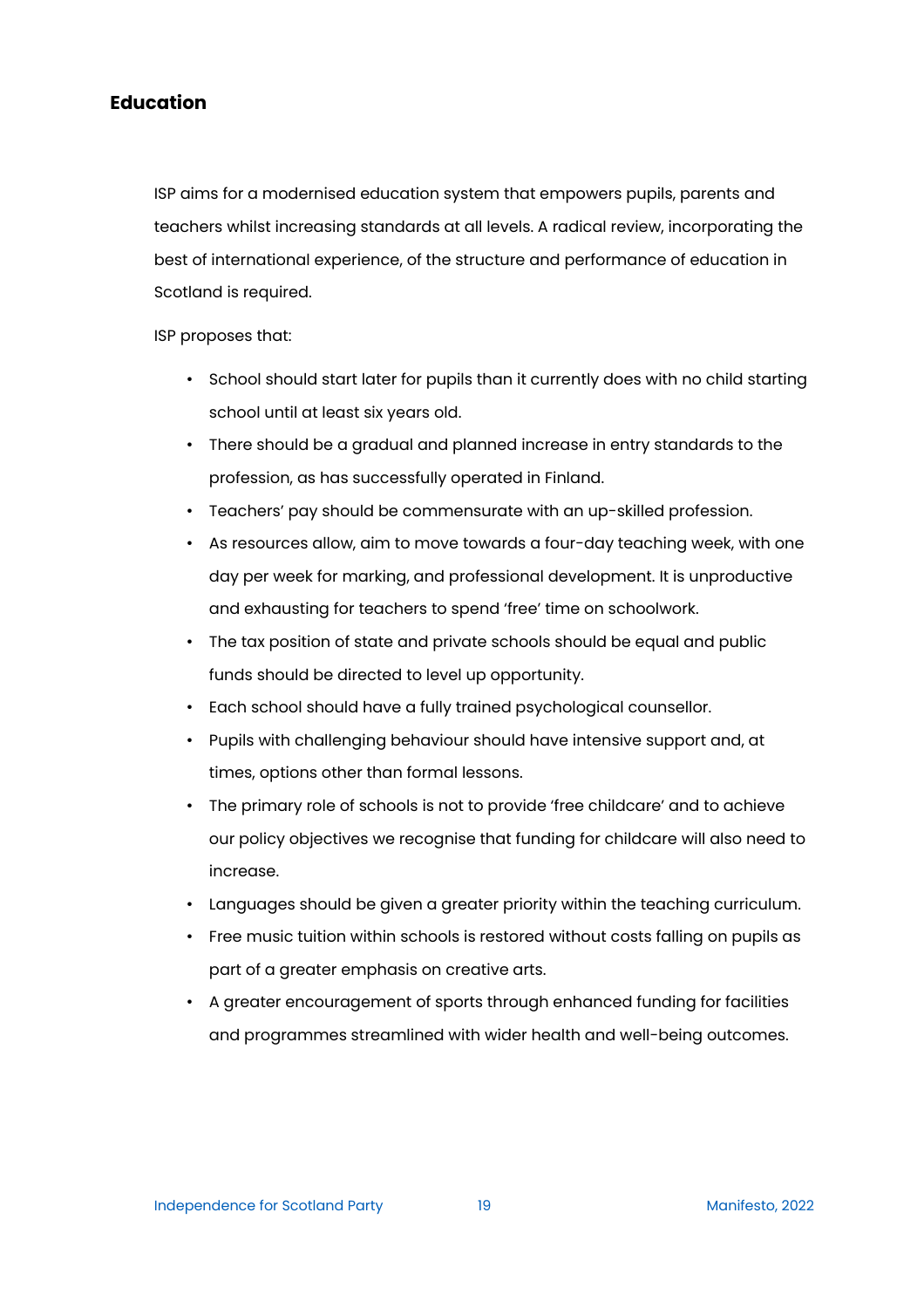# **Europe**

Scotland has a long history of association with Europe, predating the Union by centuries. ISP aims to renew those connections with Europe by requesting to join the **European Free Trade Association (EFTA)**.

We would then seek to join Iceland, Lichtenstein and Norway in the **European Economic Area (EEA)**, as this would regain the 'Four Freedoms" (free movement of goods, persons, services and capital). EFTA/EEA is the fastest and most practical way to recover the rights of the Scottish people to live, work and trade in all 30 EEA states.

Scotland would also seek to be a member of the **Council of Europe**.

ISP does not rule out an independent Scotland seeking to become a member of the European Union in the future but recognises that a closer relationship with Europe and more time for independence to evolve would allow us to apply from a position of strength.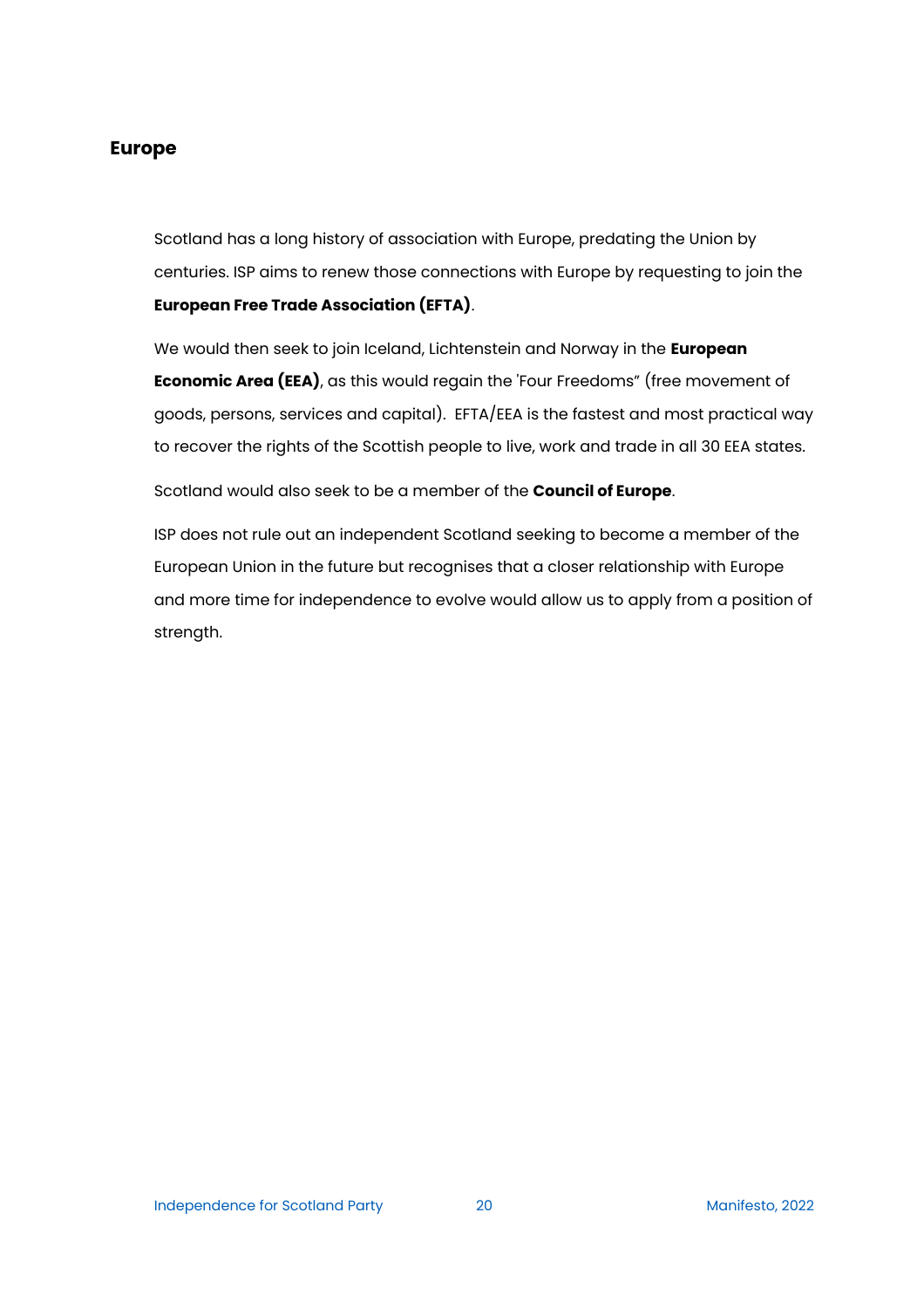#### **Defence**

ISP supports the establishment of a conventional, non-nuclear, Scottish Defence Force immediately after independence.

This will require the establishment of a Scottish Defence Department and potentially an Intelligence and Security Agency. Independent reports suggest that this force could be operated for between £1.8bn and £2.7bn per year, in comparison to our current contribution of £3.45bn as part of the UK.

ISP suggests that a multi-party Defence Committee, with input from military experts, should be established to identify base and manning requirements, and ascertain assets which could be obtained during independence negotiations.

ISP further supports the re-establishment of historic Scottish Regiments within the SDF (though reformed in NATO-compatible mobile and armoured infantry formations).

Scotland's neighbours, Norway, Denmark, and Iceland are NATO members, while Ireland, Finland and Sweden are not. The invasion of Ukraine, a sovereign European nation, by Russia has clearly changed the importance of membership for all democratic nations in Europe but ISP considers that the decision on joining NATO should be a question for the Scottish people post-independence.

It should be remembered that only one nation has ever invaded Scotland - and it wasn't Russia. We expect that England will continue as a NATO member.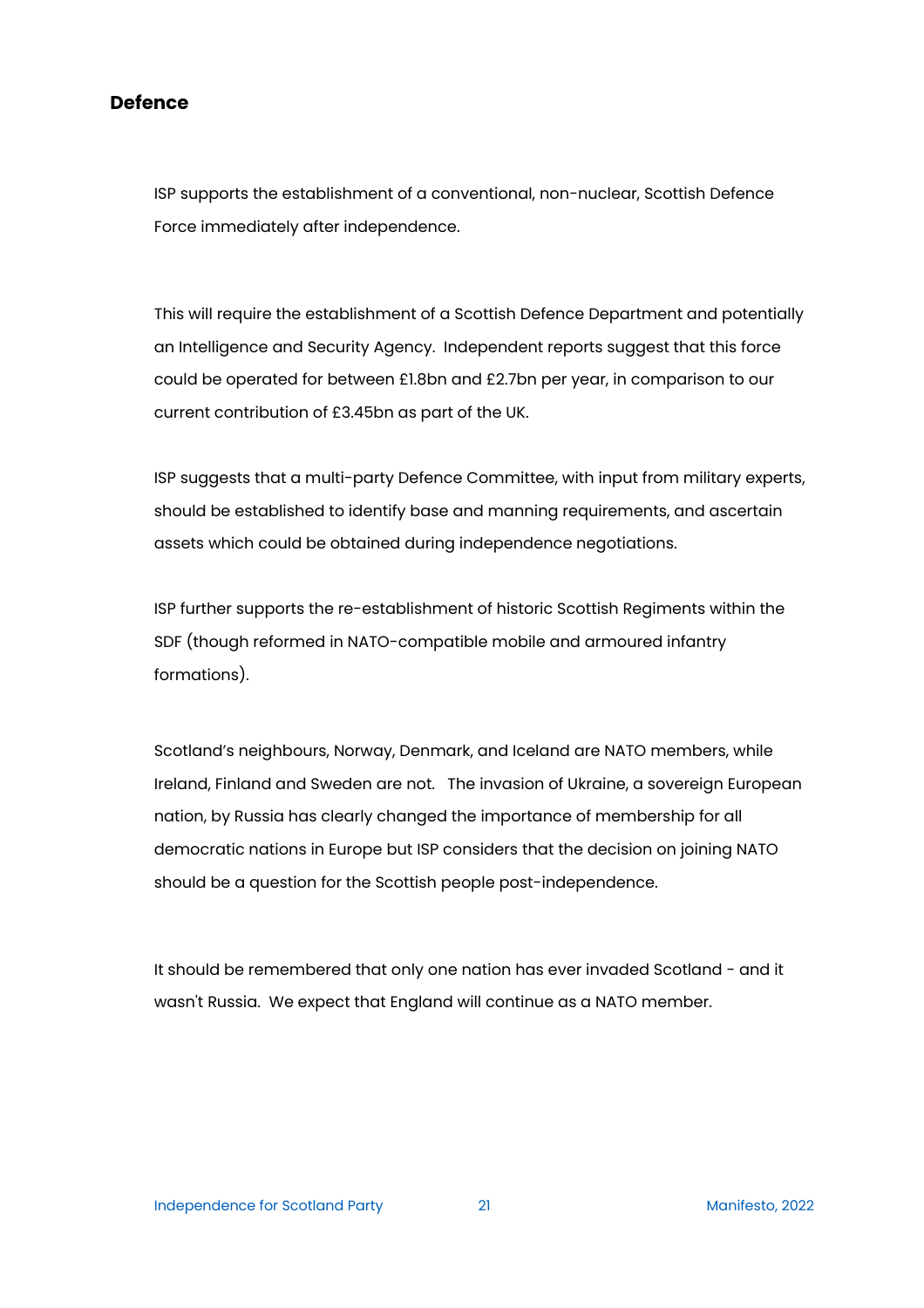# **Health**

#### **Health Infrastructure**

The coronavirus pandemic forced Scotland into the most restrictive measures ever demanded of citizens in peacetime. Access to basic healthcare should never again be restricted.

ISP prioritises the following with regards to **recovering from the COVID 19 pandemic**:

- An epidemiological research taskforce established to study the pandemic contingencies of Asian countries and the response of Asian and Oceanic countries to COVID-19.
- An assessment of contingency plans for any future pandemic event with coordination of national and regional plans.
- Action the recommendations of the Scottish Government's Independent Review of Adult Social Care in full.
- Adequate supplies of PPE ensured for healthcare workers and workplaces including care homes.
- Scottish-based supply chains for all PPE items to be identified in the event of a sudden increase in demand.
- Increase step-down and rehabilitation beds to support those not requiring urgent hospital treatment which should be separated from acute hospitals.
- More funding for ICU capacity in the NHS Highland, Western Isles, Orkney and Shetland areas.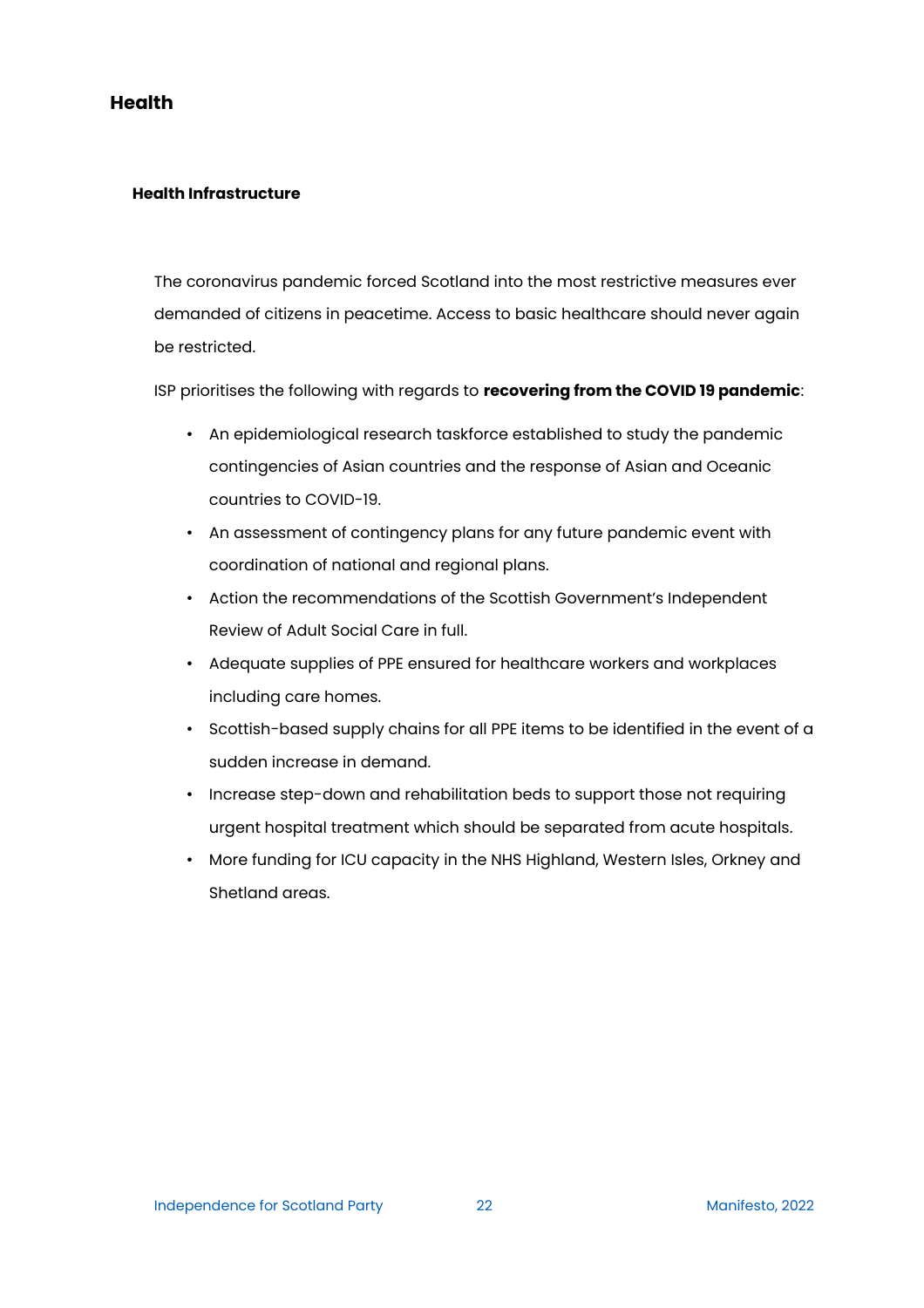Regarding **care homes and health for older people**, ISP proposes the following:

- Upgrade of care homes through measures such as safe visiting areas, the setting of minimum staffing levels and increased wages to attract more staff into the field.
- A review of care home performance during the pandemic with recommendations for improvement to be implemented in full.
- The establishment of a Commissioner for Older People to advocate for older people's rights.
- A more targeted approach to vulnerable adults in supported accommodation with appreciation that not everyone who is in care is elderly.

On matters concerning **general NHS and health infrastructure**, ISP's proposals are as follows:

- Investigate the potential for track and trace to be expanded to support NHS communications.
- Country-wide roll-out of at-home HPV smear tests.
- Urgent re-examination of PFI contracts across Scotland and pressure put on consortia to pass profits made from refinancing loans back to health boards.
- Aim for a minimum nurse staffing level for hospitals by reviewing bank nursing and salary levels to encourage nurses to stay and others to join.
- Adopt a community-led approach to public health through community workers as opposed to communications coming from government.
- Streamline existing networks with healthcare infrastructure.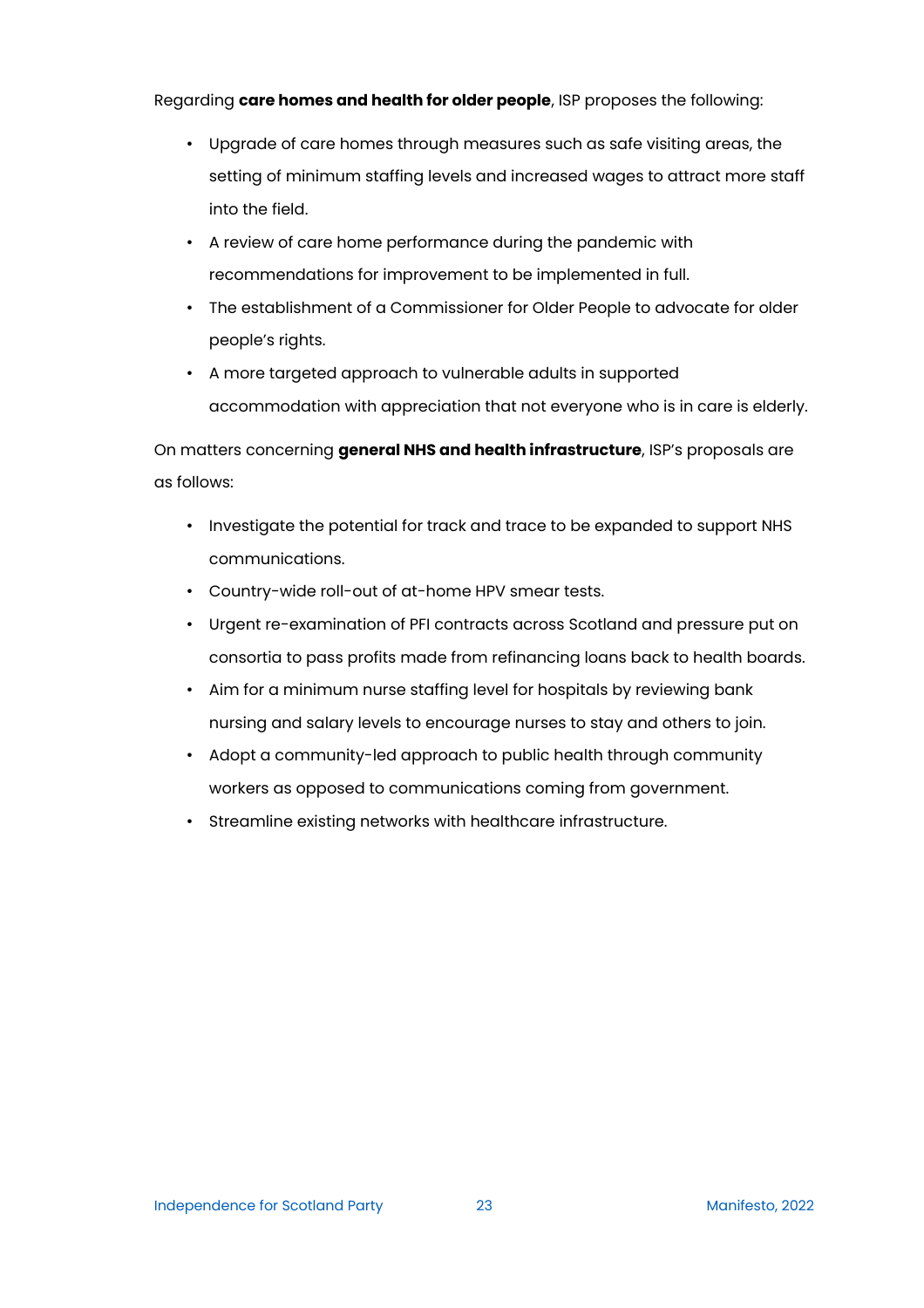# **Drug Addiction**

The mishandling of drug addiction has led Scotland to be the highest European country for drug-related deaths for six years in a row, more than trebling the next country's rate. It is unacceptable that those suffering from addiction are treated as criminals and left in squalor without support.

ISP's priorities to tackle this issue are:

- Support multi-agency pilots for safe injecting facilities and streamline these with harm reduction services.
- Decriminalisation of cannabis for personal use and extend access and research for health-related treatments.
- Introduce a 'flag' system on methadone prescription which offers rehab services after a certain period of time.
- Consider drug addiction as a public health issue as opposed to criminal.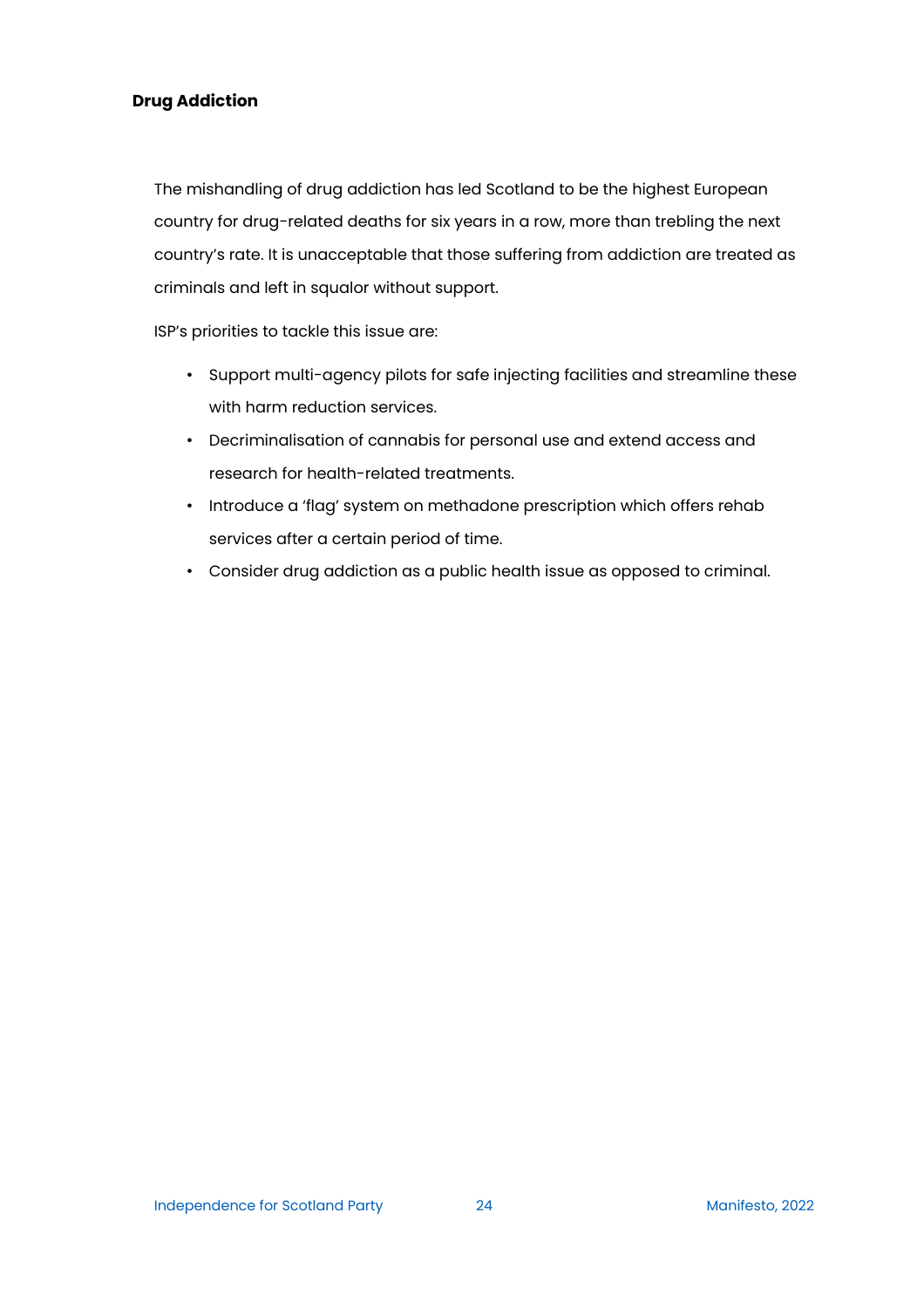#### **Mental Health**

ISP have outlined several manifesto commitments such as Universal Basic Income, a more secure working environment and actions to tackle homelessness. It is expected that these will go some way in reducing personal and familial anxieties regarding financial and social situations.

In the recovery from coronavirus, mental health provision must be a national priority. ISP calls for:

- An urgent **mental health review**, involving relevant third sector services, to be conducted and recommendations implemented.
- **Accurate and clear data** from the Scottish Government on all aspects of mental health to be published regularly for mental health responses to be more accountable and better streamlined by services.
- An increase in the **access to talking therapies**, with the potential for free services for all citizens to be explored.
- Further bolstering of both **formal and informal systems of support**, particularly for men and young people.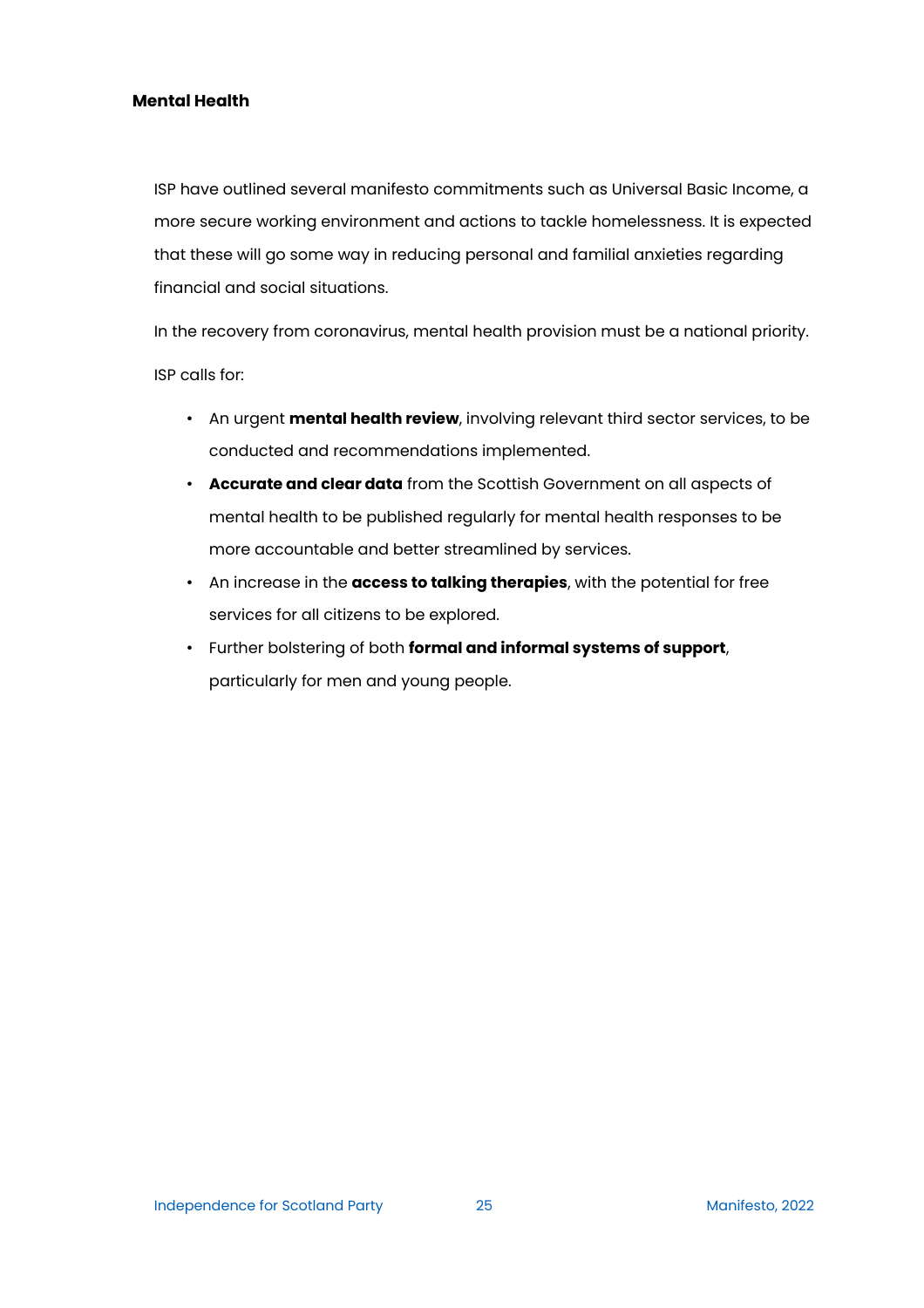# **Housing**

There is a chronic shortage of housing in Scotland and ISP considers that is a fundamental duty of Government to ensure that all Scots have access to good quality housing. Homelessness is unacceptable in a wealthy nation.

ISP's housing priorities are:

- Fund new affordable rented housing by Registered Social Landlords.
- Encourage the conversion of offices, no longer needed due to increased homeworking, to good quality affordable rented housing, to create sustainable city centre living.
- Support the internationally proven 'Housing First' model to end homelessness.
- Introduce national minimum space standards for all new housing.
- Provide funding which is appropriate for rural and remote areas, in particular self-build homes, in addition to small scale housing projects for rent.
- ISP supports improved fire safety, but considers that the timescale for the new legal requirement to fit interlinked fire detectors in all homes needs to be amended to be practical, workable and affordable for householders.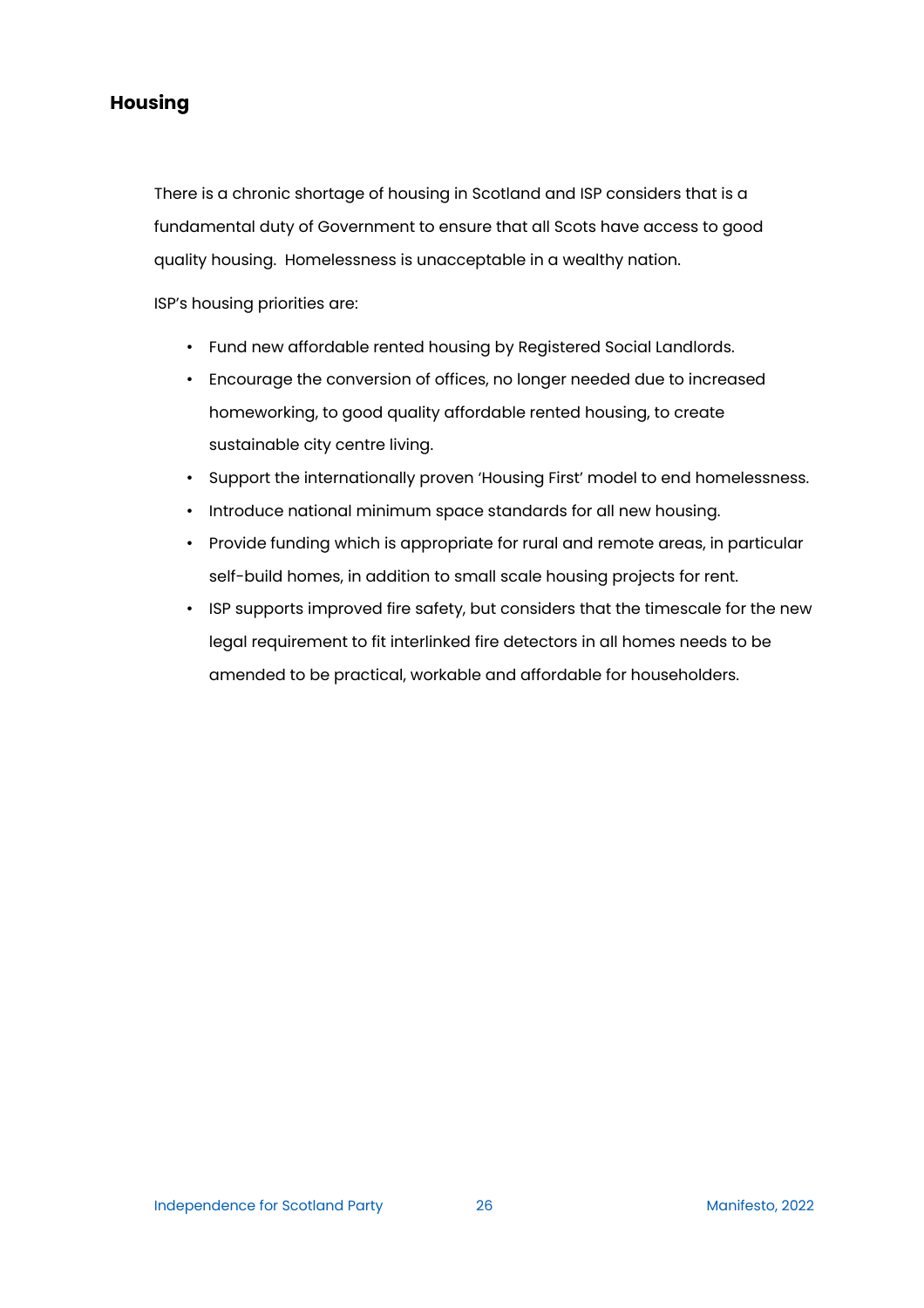**Justice**

ISP supports Scotland being a safe and resilient country with a justice system that works towards fair and equal treatment of every citizen.

ISP considers it a priority to **depoliticise the Crown Counsel** by removing the Lord Advocate and Solicitor General from the Scottish Cabinet and implement a more transparent communications system between Counsel and Police Scotland. We also believe that a **register of interests** should be created for judges to ensure public confidence in these positions of authority.

ISP considers that **greater provision for sheriff courts and sheriffs**, and **more trained staff and funding for the Crown Prosecution Service** is a requirement to ease the backlog of cases due to coronavirus. This provision will allow a gradual phase out of Justices of the Peace and a renewed adherence to the 180-day limit for prisoners on remand.

ISP **does not support the Hate Crimes Bill** and will vote in favour of efforts to repeal this. *We will work with other parties to review and improve existing legislation*.

The current state of legal aid means that those seeking justice cannot get it. ISP supports the prioritisation of greater **legal aid funding** so that natural law is not governed by income, and reviews into how these inequalities can be better addressed.

ISP will pursue the **VAT repayment of £76.5m from HMRC** paid by Police Scotland to fund better equipment and resources for officers. We further support gradual measures which support more localised policing, and particularly consider the **reinstatement of area control rooms and call centres** in the Highlands and Islands and North East a priority in this regard.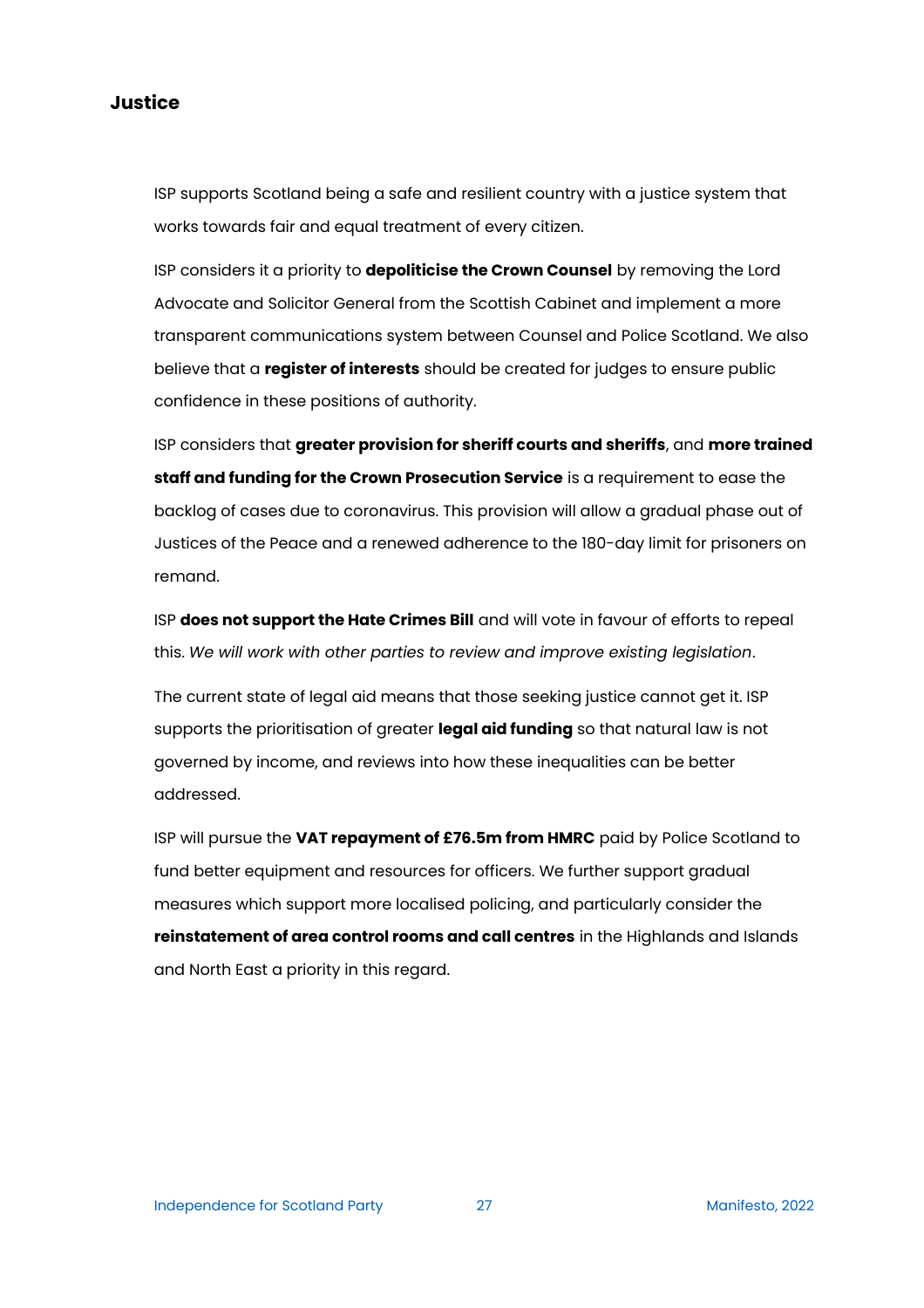# **Local Government**

Local government in Scotland ranks amongst the poorest in Europe for governmental autonomy and representation. 'Local' authorities in Scotland are too large and remote, while Community Councils are too small and effectively powerless.

The full powers of independence provide an additional incentive to move authority from the Scottish Parliament which does not have the capacity to micromanage local decision making.

ISP proposes that the current local government framework be reviewed on a crossparty basis, with the overarching aim of enhancing local democracy and bringing Scotland more in line with European practice.

The current model of 32 local authorities will be enhanced with an **additional lower tier of municipal or Burgh councils**, bringing local democracy closer to the people. Both levels of local government will have set, autonomous and constitutionally entrenched powers. This will require **devolution of powers from Holyrood to local government**.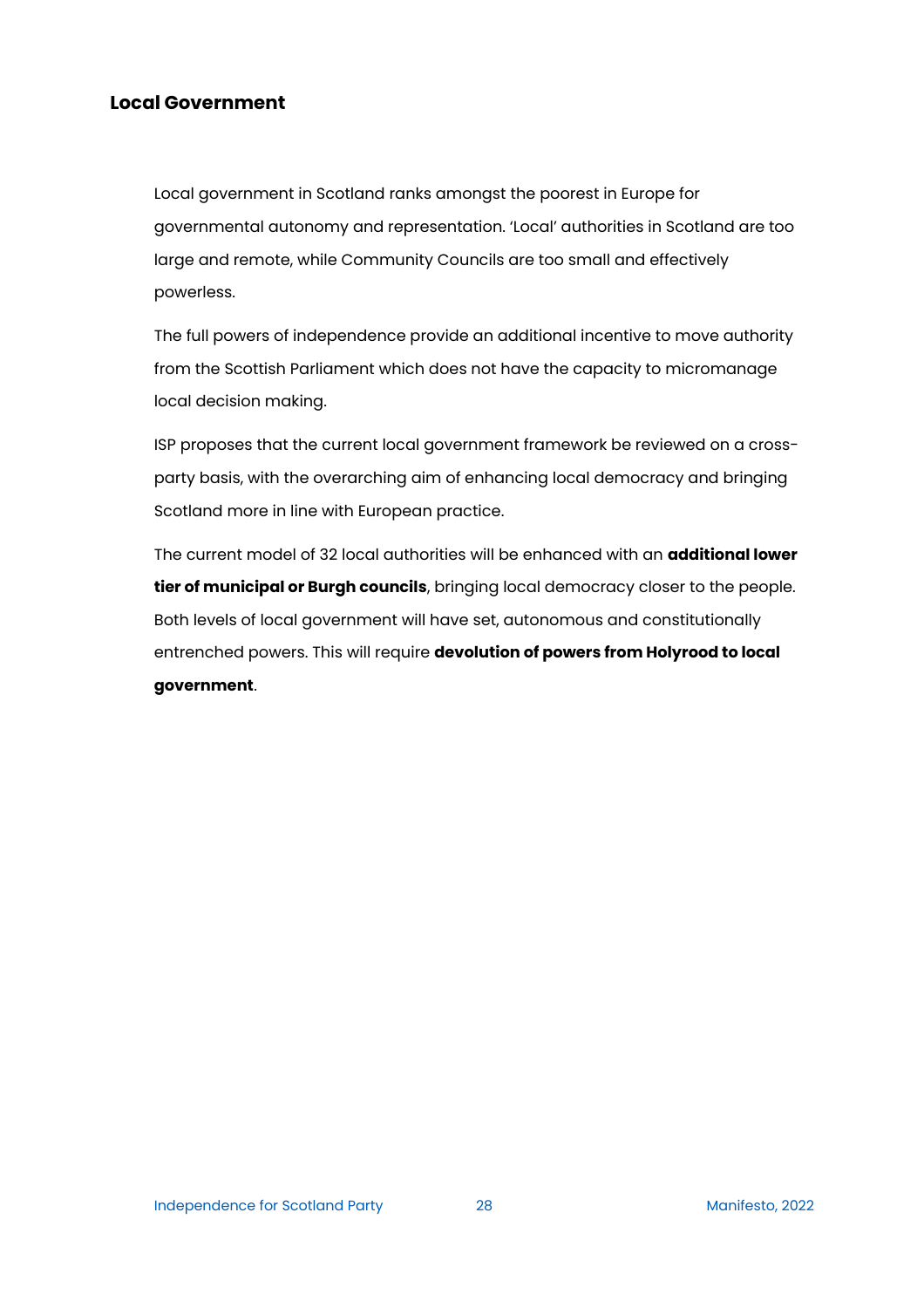# **Scottish Governance**

ISP believes that legislation around Freedom of Information and lobbying must be strengthened. The Scottish Government before, during and after independence has a duty to the people to represent them openly and honestly.

ISP propose the following reforms to these areas:

- Extend Freedom of Information legislation to cover third sector organisations receiving over £200,000 per annum in renumeration from the Scottish Government.
- Curtail unnecessary reasons for exemptions from Freedom of Information requests.
- Move Freedom of Information appeal requests to a body independent of the original authority.
- Extend lobbying legislation to include written and oral meetings, including those with unpaid lobbyists.
- Require that minutes be taken and a declaration of spending on lobbying as part of all lobbying information returns.

ISP additionally support a reform to the Scottish Parliament which would **allow for the recall of MSPs by their constituents**.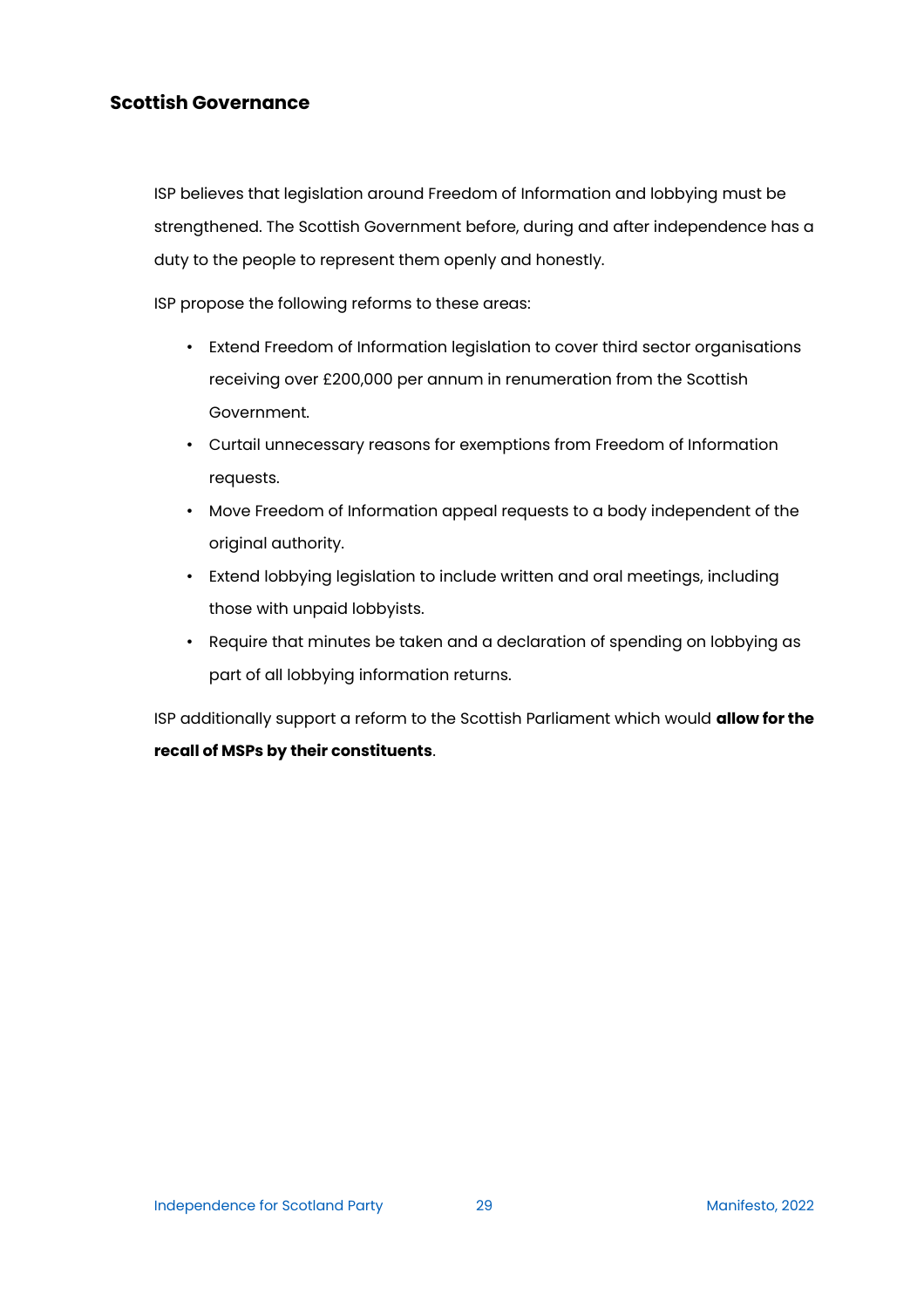# **Transport**

ISP believes that an integrated transport system informed by a clear strategic vision is a fundamental requirement for a connected and prosperous nation.

The effects, and after-effects, of the Covid-19 pandemic are unknown but may be substantial in terms of travel patterns and the financial viability of some public transport services.

ISP considers that:

- A revised National Transport Strategy, including a clear priority list of strategic and local projects, is a pressing requirement.
- International travel connections are a strategic necessity.
- Road, rail, airports, ferry ports must be integrated wherever possible.
- Fixed links offer long term savings and better reliability than ferries.
- Nationalisation of ScotRail was announced in March 2022 but the rail network, the infrastructure by which trains more between stations, remains outside Scottish Government control: this must change if true reductions in costs and better management are to be implemented as part of a nationalised service.
- CO2 emissions from transport must be reduced.
- Single ticket and public transport timetabling are required.
- In the longer term, free public transport for all should be explored.